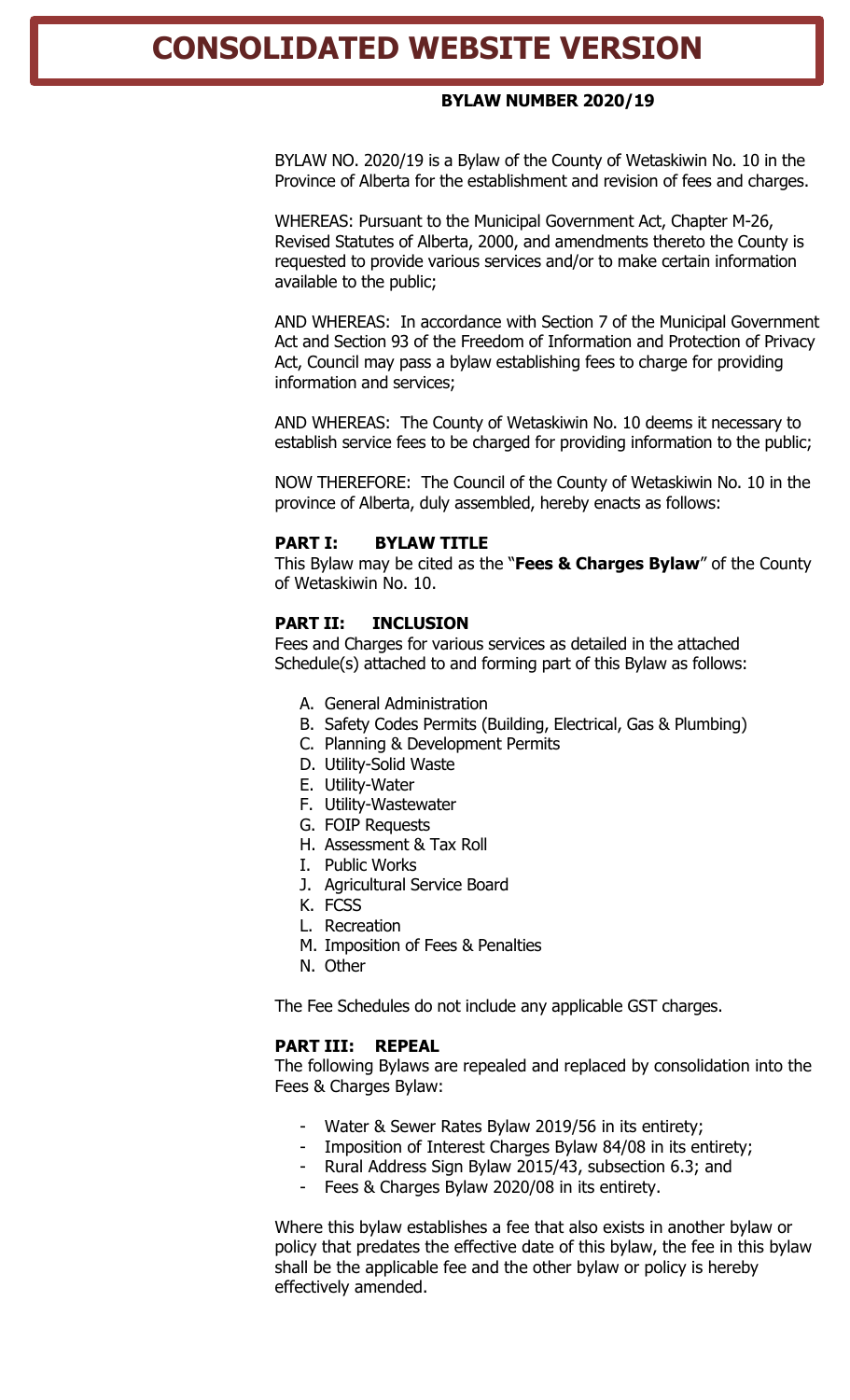#### **PART IV: ENACTMENT**

This Bylaw shall come into force and effect on January 1, 2021.

READ: A First time this 14th day of April A.D., 2020

READ: A Second time this 14th day of April A.D., 2020

READ: A Third time and finally passed this 14th day of April A.D., 2020

Original Signed

REEVE

Original Signed

CHIEF ADMINISTRATIVE OFFICER

| Fees & Charges Bylaw 2020/19 |                                    |                         |  |  |
|------------------------------|------------------------------------|-------------------------|--|--|
|                              | Amendments incorporated into Bylaw |                         |  |  |
| <b>Bylaw &amp; Council</b>   | <b>Schedules Amended</b>           | Date Effective          |  |  |
| Meeting                      |                                    |                         |  |  |
| Bylaw 2020/66                | "E" Utility Charges Water          | January 1, 2021         |  |  |
| CG20201222                   | "F" Utility Charges Wastewater     |                         |  |  |
|                              | "I" Public Works                   |                         |  |  |
| Bylaw 2021/09                | "E" Utility Charges Water          | January 1, 2021         |  |  |
| CG20210126                   | "F" Utility Charges Wastewater     |                         |  |  |
|                              | "I" Public Works                   |                         |  |  |
| Bylaw 2021/17                | <u> "I" Public Works</u>           | February 23,            |  |  |
| CG20210223                   |                                    | 2021                    |  |  |
| Bylaw 2021/23                | "D" Utility Charges Solid Waste    | March 23, 2021          |  |  |
| CG20210323                   |                                    |                         |  |  |
| Bylaw 2021/35                | "O" Parking Rates                  | April 27, 2021          |  |  |
| CG20210427                   |                                    |                         |  |  |
| Bylaw 2021/59                | "A" General Administration         | July 20, 2021           |  |  |
| CG20210720                   | "H" Assessment & Tax Roll          |                         |  |  |
| Bylaw 2021/74                | "E" Utility Charges Water          | January 1, 2022         |  |  |
| CG20211130                   | "F" Utility Charges Wastewater     |                         |  |  |
| <b>Bylaw 2022/03</b>         | "A" General Administration         | <b>January 25, 2022</b> |  |  |
| CG20220125                   | "K" FCSS                           |                         |  |  |
| <b>Bylaw 2022/28</b>         | "J" Agricultural Services          | May 3, 2022             |  |  |
| CG20220503                   |                                    |                         |  |  |
| Bylaw 2022/35                | "C" Planning & Development         | August 2, 2022          |  |  |
| CG20220614                   | "I" Public Works                   | June 14, 2022           |  |  |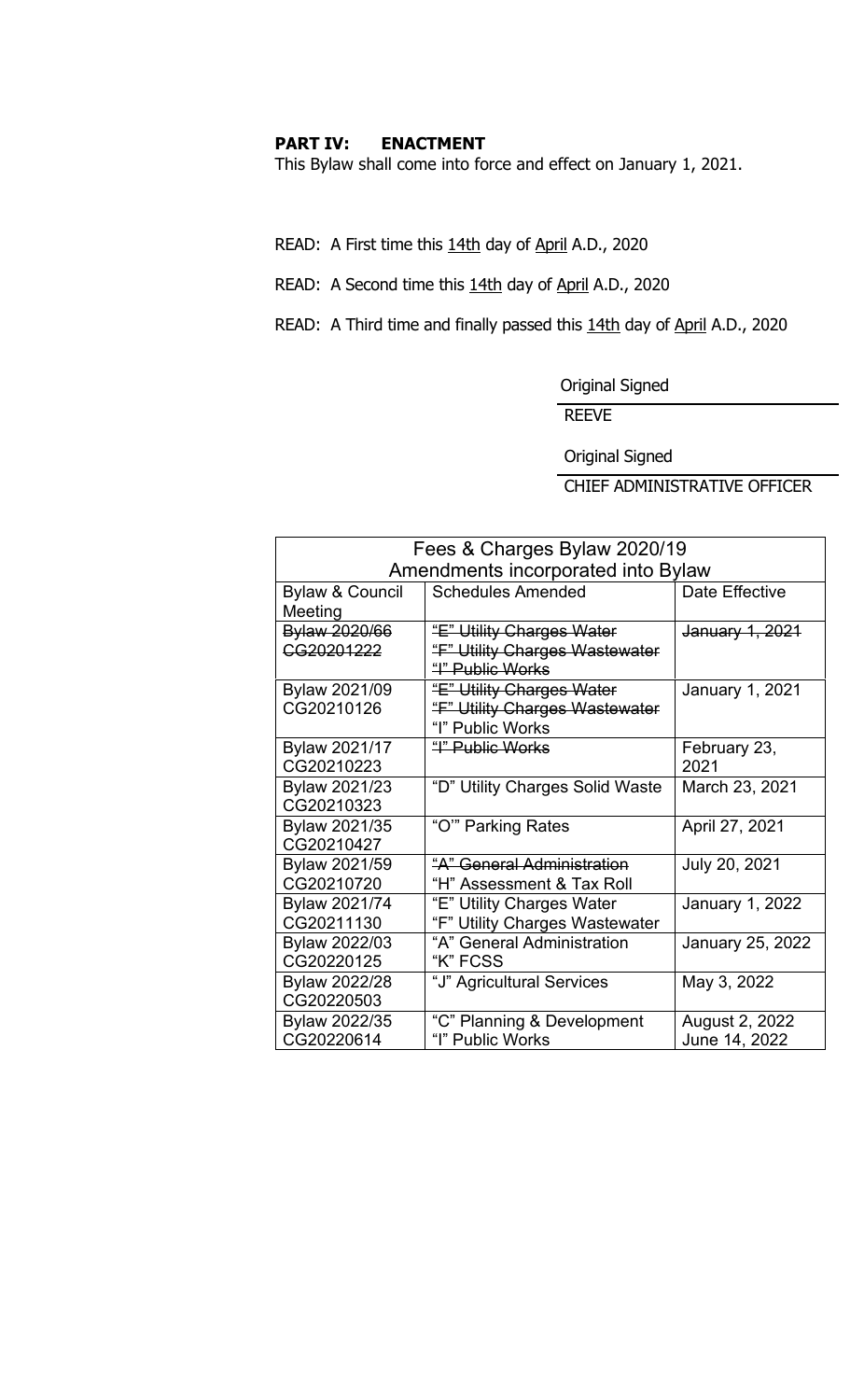# **BYLAW 2022/03 SCHEDULE "A"**

# FEES & CHARGES – GENERAL ADMINISTRATION

| <b>GENERAL</b>                                |                                |
|-----------------------------------------------|--------------------------------|
| Pre-printed ownership maps - pick up          | \$20.00                        |
| (flat, one sided) w/owner names on            |                                |
| parcels over 40 acres                         |                                |
| Pre-printed ownership maps - mailed           | \$38.00                        |
| (flat, one sided) w/owner names on            |                                |
| parcels over 40 acres                         |                                |
| Photocopies of Documents                      | \$0.25/page                    |
| Photocopies of Minutes & Bylaws or            | \$0.25/page                    |
| color copies                                  |                                |
| Photocopies of Minutes & Bylaws or color      | $$1.00$ /page                  |
| copies                                        |                                |
| Administration Time (FOIPP)                   | \$6.75 per $\frac{1}{4}$ hour  |
| Administration Time (non-FOIPP)               | \$12.50 per $\frac{1}{4}$ hour |
| Mailing, Shipping, Supplies                   | <b>Actual Cost</b>             |
| <b>Faxed Transmittal of Information</b>       | Additional \$2.00              |
| <b>Returned Cheque Fee</b>                    | \$25.00/cheque                 |
| <b>Rural Address (Blue) Sign<sup>1</sup>:</b> |                                |
| New/Replacement Rural Address Sign,           | \$150.00                       |
| New Post, & County Install                    |                                |
| New/Replacement Rural Address Sign,           | \$75.00                        |
| New Post, & Self Install                      |                                |
| New/Replacement Rural Address Sign,           | \$100.00                       |
| Old Post, & County Install                    |                                |
| New/Replacement Rural Address Sign,           | \$50.00                        |
| Old Post, & Self Install                      |                                |
| Rural Address Way Finding Sign                | \$150.00                       |
| Rural Address Multiple Address Suffix         | \$50.00                        |
| Sign                                          |                                |
| Rural Address Small Parcel Sign               | \$150.00                       |

1 Faded signs are deemed defective and shall be replaced at no cost to the Owner.

<sup>1</sup> All other reasons for replacement such as theft, missing, damaged, etc. shall be considered as a cost to the Owner.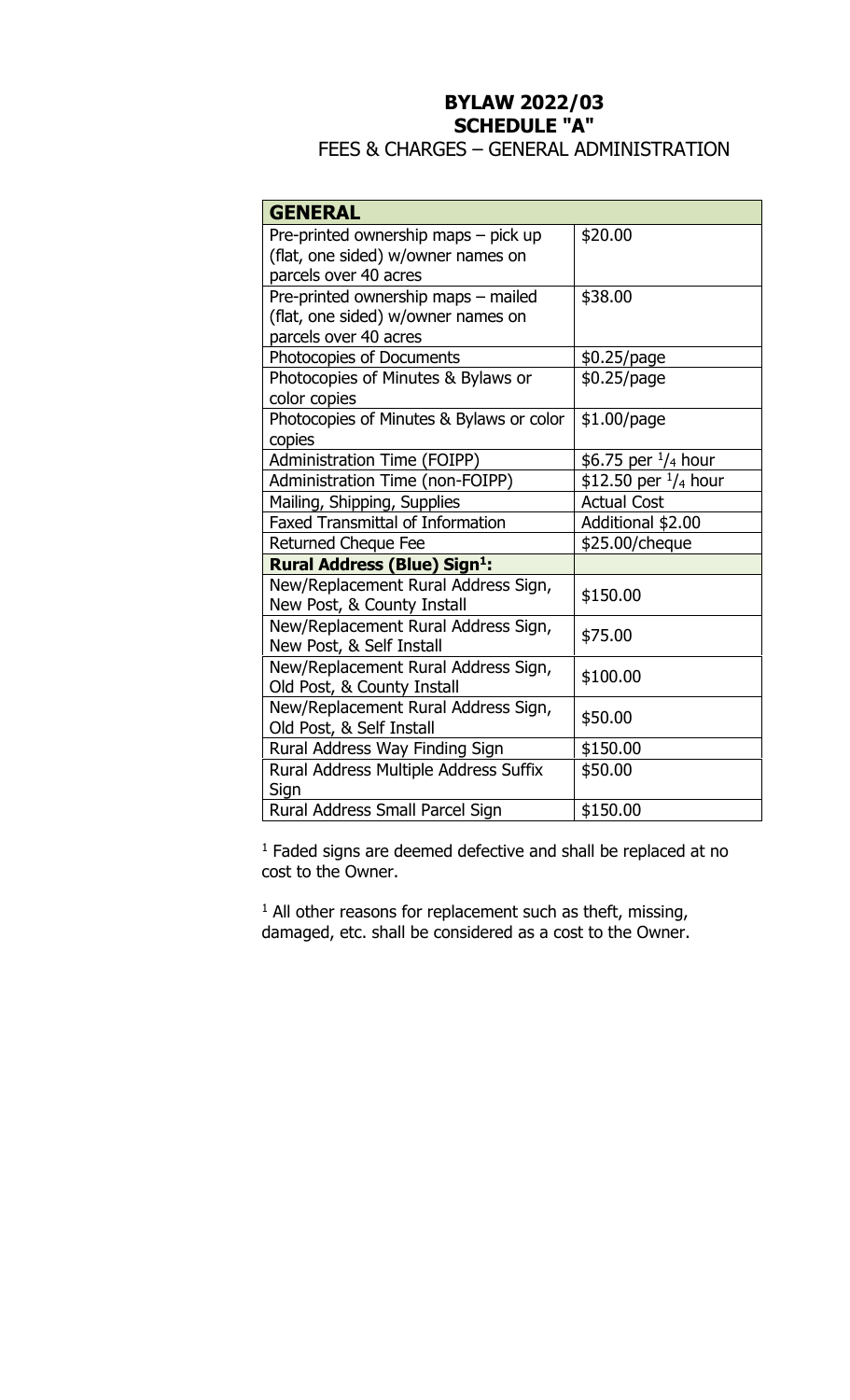## **BYLAW 2020/19 SCHEDULE "B"** (1 of 7) FEES & CHARGES – SUPERIOR SAFETY CODES

| <b>BUILDING PERMIT FEE SCHEDULE</b><br><b>Residential Installations</b> |                                                |  |  |
|-------------------------------------------------------------------------|------------------------------------------------|--|--|
| <b>Description</b>                                                      | <b>Permit Fee</b><br>(not including SCC Levy*) |  |  |
| New Single Family Dwellings, Additions                                  | \$5.50 per \$1000 of Project<br>Value**        |  |  |
| Relocation of a Building                                                | \$0.35 per square foot of main                 |  |  |
| on crawlspace or basement                                               | floor                                          |  |  |
| <b>Relocation of Building</b>                                           | \$150.00                                       |  |  |
| (on piles or blocking only)                                             |                                                |  |  |
| Garage, Renovation, Basement Development                                | \$0.30 per square foot of                      |  |  |
| (not at time of new home construction)                                  | developed area                                 |  |  |
| Minimum Residential Building                                            | \$150.00                                       |  |  |
| Permit Fee                                                              |                                                |  |  |

| <b>BUILDING PERMIT FEE SCHEDULE</b>                           |                                         |  |  |
|---------------------------------------------------------------|-----------------------------------------|--|--|
| Commercial, Industrial, Institutional                         |                                         |  |  |
| <b>Permit Fee</b><br><b>Description</b>                       |                                         |  |  |
|                                                               | (not including SCC Levy*)               |  |  |
| New, Addition, Renovation                                     | \$5.50 per \$1000 of<br>Project Value** |  |  |
|                                                               |                                         |  |  |
| Minimum Building Permit Fee<br>(including Demolition Permits) | \$250.00                                |  |  |

\*\*NOTE: Project Value is based on the actual cost of material and labour. Verification of cost may be requested prior to permit issuance.

#### **\*SCC Levy is 4% of the permit fee with a minimum of \$4.50 and a maximum of \$560**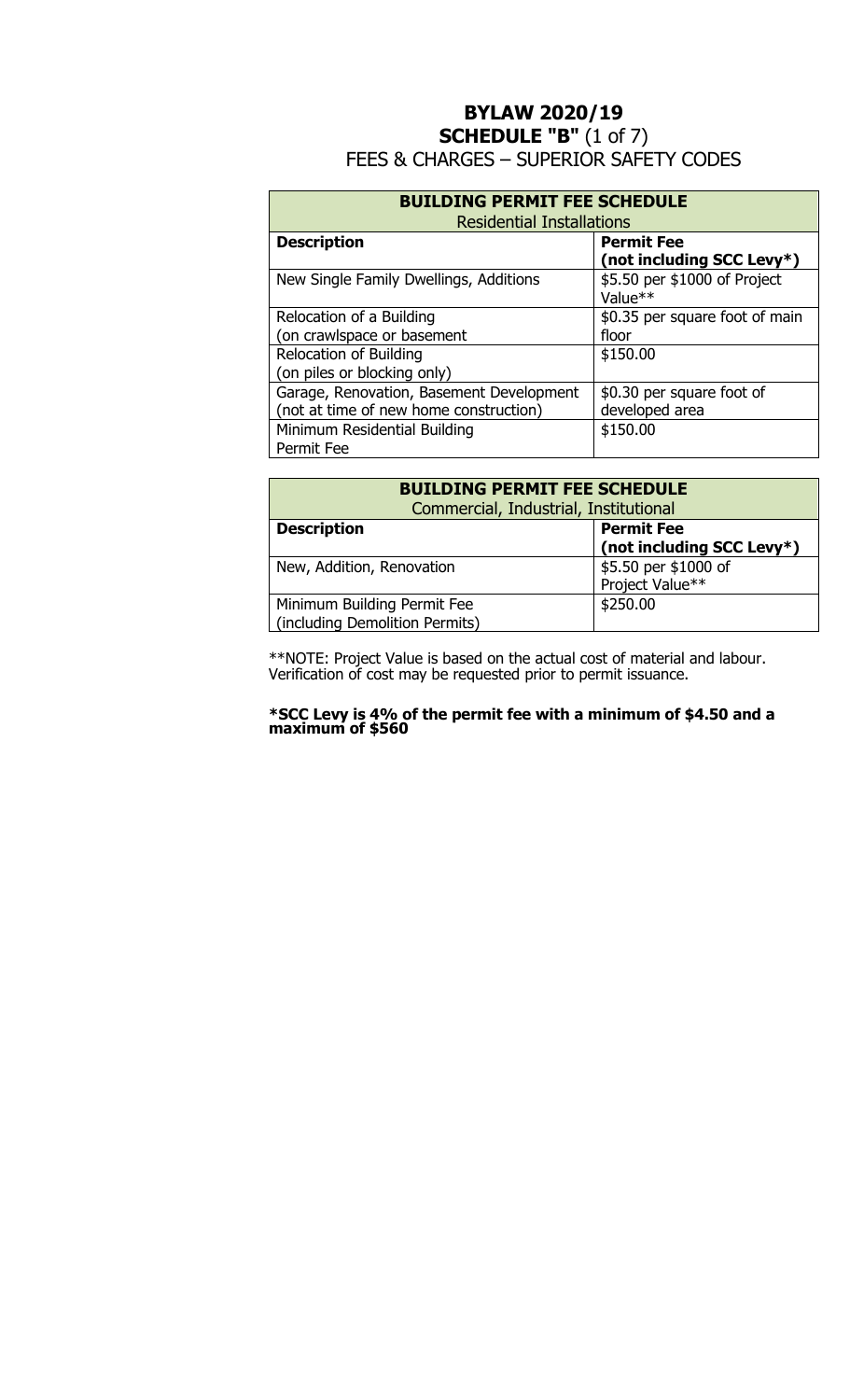### **BYLAW 2020/19 SCHEDULE "B"** (2 of 7) FEES & CHARGES **–** SUPERIOR SAFETY CODES

| <b>ELECTRICAL PERMIT FEE SCHEDULE</b><br><b>Residential</b><br><b>Single Family Dwellings, Additions</b> |            |           |                  |  |
|----------------------------------------------------------------------------------------------------------|------------|-----------|------------------|--|
| Square Footage                                                                                           | Permit Fee | SCC Levy* | <b>Total Fee</b> |  |
| $0 - 1200$                                                                                               | \$150.00   | \$6.00    | \$156.00         |  |
| 1200-1500                                                                                                | \$170.00   | \$6.80    | \$176.80         |  |
| 1501-2000                                                                                                | \$190.00   | \$7.60    | \$197.60         |  |
| 2001-2500                                                                                                | \$210.00   | \$8.40    | \$218.40         |  |
| 2501-3500                                                                                                | \$230.00   | \$9.20    | \$239.20         |  |
| \$230.00 plus \$0.10 per square foot<br><b>Over 3500</b>                                                 |            |           |                  |  |

### **ELECTRICAL PERMIT FEE SCHEDULE Residential Other than New Single Family Residential (basement development, garage, renovation, minor work)**

| Square Footage | Permit Fee | SCC Levy* | <b>Total Fee</b> |
|----------------|------------|-----------|------------------|
| $$0 - 500$     | \$100.00   | \$4.50    | \$104.50         |
| \$501-1000     | \$125.00   | \$5.00    | \$130.00         |
| \$1001-2000    | \$140.00   | \$5.60    | \$145.60         |
| \$2001-3000    | \$150.00   | \$6.00    | \$156.00         |
| \$3001-4000    | \$160.00   | \$6.40    | \$166.40         |
| \$4001-5000    | \$170.00   | \$6.80    | \$176.80         |

Projects over \$5000 use the square footage fee schedule above

#### **HOMEOWNER PERMITS:**

Add \$75.00 when the installation cost is greater than \$500.00 (excluding connections)

| <b>Description</b>         | Permit Fee | SCC Levy* | <b>Total Fee</b> |
|----------------------------|------------|-----------|------------------|
| <b>Permanent Service</b>   | \$100.00   | \$4.50    | \$104.50         |
| <b>Connection Only</b>     |            |           |                  |
| Temporary Power/           | \$100.00   | \$4.50    | \$104.50         |
| <b>Underground Service</b> |            |           |                  |

\*SCC Levy is 4% of the permit fee with a minimum of \$4.50 and a maximum of \$560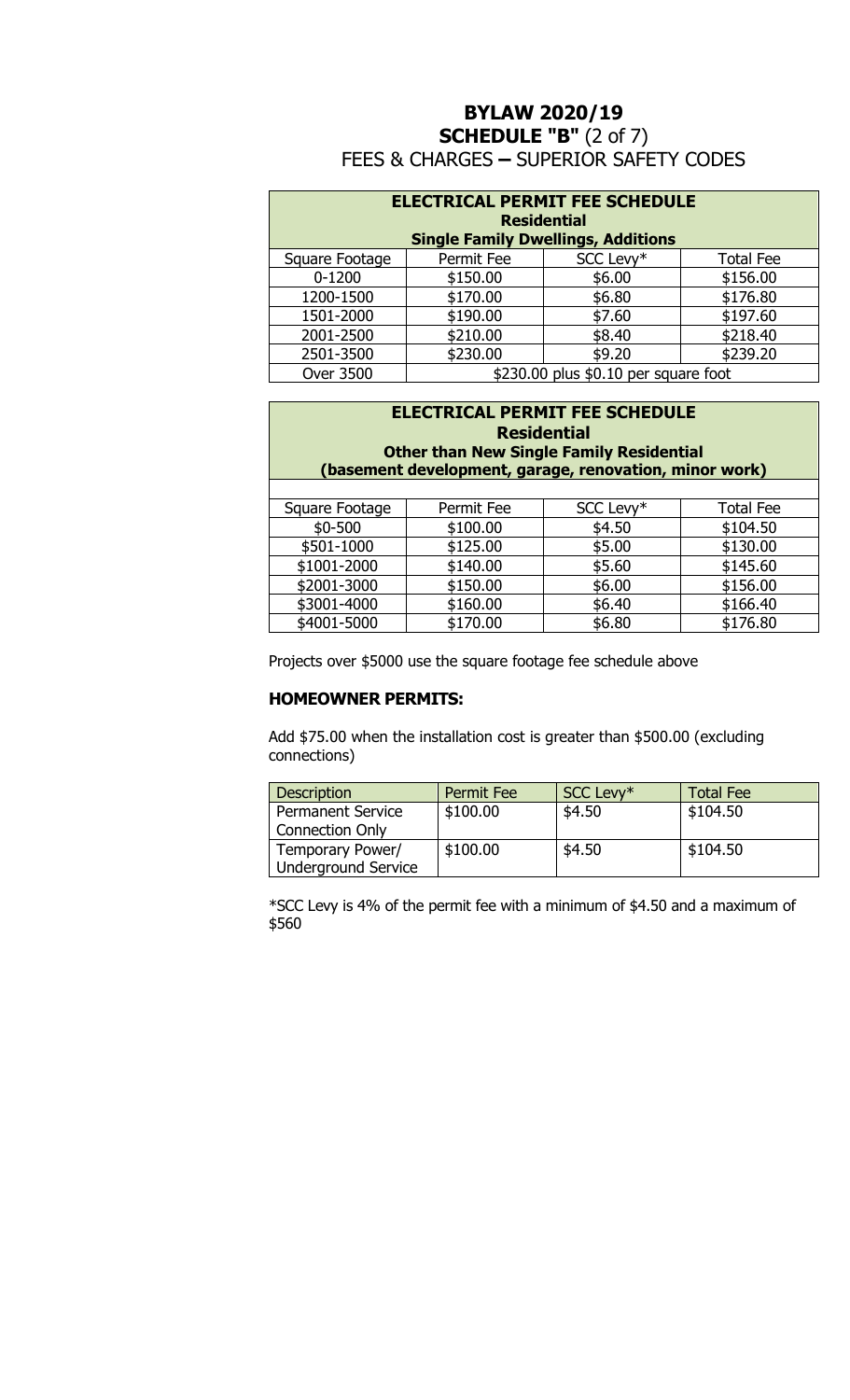# **BYLAW 2020/19 SCHEDULE "B"** (3 of 7)

FEES & CHARGES **–** SUPERIOR SAFETY CODES

| <b>ELECTRICAL PERMIT FEE SCHEDULE</b>                    |                                       |                    |                      |  |  |
|----------------------------------------------------------|---------------------------------------|--------------------|----------------------|--|--|
| Commercial, Industrial, Institutional (Contractors Only) |                                       |                    |                      |  |  |
|                                                          | Farm Buildings (Owners & Contractors) |                    |                      |  |  |
| <b>Installation Cost</b>                                 | <b>Permit Fees</b>                    | <b>SCC Levy</b>    | <b>Total Fees</b>    |  |  |
| $0 - 500.00$<br>$500.01 - 1,000$                         | \$100.00                              | \$4.50             | \$104.50             |  |  |
| $1,001.01 - 1,500.00$                                    | \$110.00<br>\$120.00                  | \$4.50<br>\$4.80   | \$114.50<br>\$124.80 |  |  |
| $1,500.01 - 2,000.00$                                    | \$130.00                              | \$5.20             | \$135.20             |  |  |
| $2,000.01 - 2,500.00$                                    | \$140.00                              | \$5.60             | \$145.60             |  |  |
| $2,500.01 - 3,000.00$                                    | \$145.00                              | \$5.80             | \$150.80             |  |  |
| $3,000.01 - 3,500.00$                                    | \$150.00                              | \$6.00             | \$156.00             |  |  |
| $3,500.01 - 4,000.00$                                    | \$155.00                              | \$6.20             | \$161.20             |  |  |
| $4,000.01 - 4,500.00$                                    | \$160.00                              | \$6.40             | \$166.40             |  |  |
| $4,500.01 - 5,000.00$                                    | \$165.00                              | \$6.60             | \$171.60             |  |  |
| $5,000.01 - 5,500.00$                                    | \$170.00                              | \$6.80             | \$176.80             |  |  |
| $5,500.01 - 6,000.00$<br>$6,000.01 - 6,500.00$           | \$175.00<br>\$180.00                  | \$7.00<br>\$7.20   | \$182.00<br>\$187.20 |  |  |
| $6,500.01 - 7,000.00$                                    | \$185.00                              | \$7.40             | \$192.40             |  |  |
| 7,000.01 - 7,500.00                                      | \$190.00                              | \$7.60             | \$197.60             |  |  |
| 7,500.01 - 8,000.00                                      | \$195.00                              | \$7.80             | \$202.80             |  |  |
| $8,000.01 - 8,500.00$                                    | \$200.00                              | \$8.00             | \$208.00             |  |  |
| $8,500.01 - 9,000.00$                                    | \$205.00                              | \$8.20             | \$213.20             |  |  |
| $9,000.01 - 9,500.00$                                    | \$210.00                              | \$8.40             | \$218.40             |  |  |
| $9,500.01 - 10,000.00$                                   | \$215.00                              | \$8.60             | \$223.60             |  |  |
| $10,000.01 - 11,000.00$                                  | \$220.00                              | \$8.80             | \$228.80             |  |  |
| $11,000.01 - 12,000.00$                                  | \$230.00                              | \$9.20             | \$239.20             |  |  |
| 12,000.01 - 13,000.00<br>$13,000.01 - 14,000.00$         | \$240.00<br>\$250.00                  | \$9.60<br>\$10.00  | \$249.60<br>\$260.00 |  |  |
| 14,000.01 - 15,000.00                                    | \$260.00                              | \$10.40            | \$270.40             |  |  |
| 15,000.01 - 16,000.00                                    | \$270.00                              | \$10.80            | \$280.80             |  |  |
| 16,000.01 - 17,000.00                                    | \$280.00                              | \$11.20            | \$291.20             |  |  |
| 17,000.01 - 18,000.00                                    | \$290.00                              | \$11.60            | \$301.60             |  |  |
| 18,000.01 - 19,000.00                                    | \$300.00                              | \$12.00            | \$312.00             |  |  |
| 19,000.01 - 20,000.00                                    | $\overline{$}310.00$                  | \$12.40            | \$322.40             |  |  |
| 20,000.01 - 21,000.00                                    | \$315.00                              | \$12.60            | \$327.60             |  |  |
| $21,000.01 - 22,000.00$                                  | \$320.00                              | \$12.80            | \$332.80             |  |  |
| 22,000.01 - 23,000.00<br>23,000.01 - 24,000.00           | \$325.00<br>\$330.00                  | \$13.00<br>\$13.20 | \$338.00<br>\$343.20 |  |  |
| 24,000.01 - 25,000.00                                    | \$335.00                              | \$13.40            | $\overline{$}348.40$ |  |  |
| 25,000.01 - 26,000.00                                    | \$340.00                              | \$13.60            | \$353.60             |  |  |
| 26,000.01 - 27,000.00                                    | \$345.00                              | \$13.80            | \$358.80             |  |  |
| 27,000.01 - 28,000.00                                    | \$350.00                              | \$14.00            | \$364.00             |  |  |
| 28,000.01 - 29,000.00                                    | \$355.00                              | \$14.20            | \$369.20             |  |  |
| 29,000.01 - 30,000.00                                    | \$360.00                              | \$14.40            | \$374.40             |  |  |
| 30,000.01 - 31,000.00                                    | \$365.00                              | \$14.60            | \$379.60             |  |  |
| 31,000.01 - 32,000.00<br>32,000.01 - 33,000.00           | \$370.00<br>\$375.00                  | \$14.80<br>\$15.00 | \$384.80<br>\$390.00 |  |  |
| 33,000.01 - 34,000.00                                    | \$380.00                              | \$15.20            | \$395.20             |  |  |
| 34,000.01 - 35,000.00                                    | \$385.00                              | \$15.40            | \$400.40             |  |  |
| 35,000.01 - 36,000.00                                    | \$390.00                              | \$15.60            | \$405.60             |  |  |
| 36,000.01 - 37,000.00                                    | \$395.00                              | \$15.80            | \$410.80             |  |  |
| 37,000.01 - 38,000.00                                    | \$400.00                              | \$16.00            | \$416.00             |  |  |
| 38,000.01 - 39,000.00                                    | \$400.00                              | \$16.00            | \$416.00             |  |  |
| 39,000.01 - 40,000.00                                    | \$405.00                              | \$16.20            | \$421.20             |  |  |
| $40,000.01 - 41,000.00$<br>41,000.01 - 42,000.00         | \$410.00<br>\$415.00                  | \$16.40<br>\$16.60 | \$426.40<br>\$431.60 |  |  |
| 42,000.01 - 43,000.00                                    | \$420.00                              | \$16.80            | \$436.80             |  |  |
| 43,000.01 - 44,000.00                                    | \$425.00                              | \$17.00            | \$442.00             |  |  |
| 44,000.01 - 45,000.00                                    | \$430.00                              | \$17.20            | \$447.20             |  |  |
| 45,000.01 - 46,000.00                                    | \$435.00                              | \$17.40            | \$452.40             |  |  |
| 46,000.01 - 47,000.00                                    | \$440.00                              | \$17.60            | \$457.60             |  |  |
| 47,000.01 - 48,000.00                                    | \$450.00                              | \$18.00            | \$468.00             |  |  |
| 48,000.01 - 49,000.00                                    | \$460.00                              | \$18.40            | \$478.40             |  |  |
| 49,000.01 - 50,000.00                                    | \$470.00                              | \$18.80            | \$488.80             |  |  |
| 50,000.01 - 60,000.00<br>60,000.01 - 70,000.00           | \$490.00<br>$\overline{$}510.00$      | \$19.60<br>\$20.40 | \$509.60<br>\$530.40 |  |  |
| 70,000.01 - 80,000.00                                    | \$550.00                              | \$22.00            | \$572.00             |  |  |
| 80,000.01 - 90,000.00                                    | \$590.00                              | \$23.60            | \$613.60             |  |  |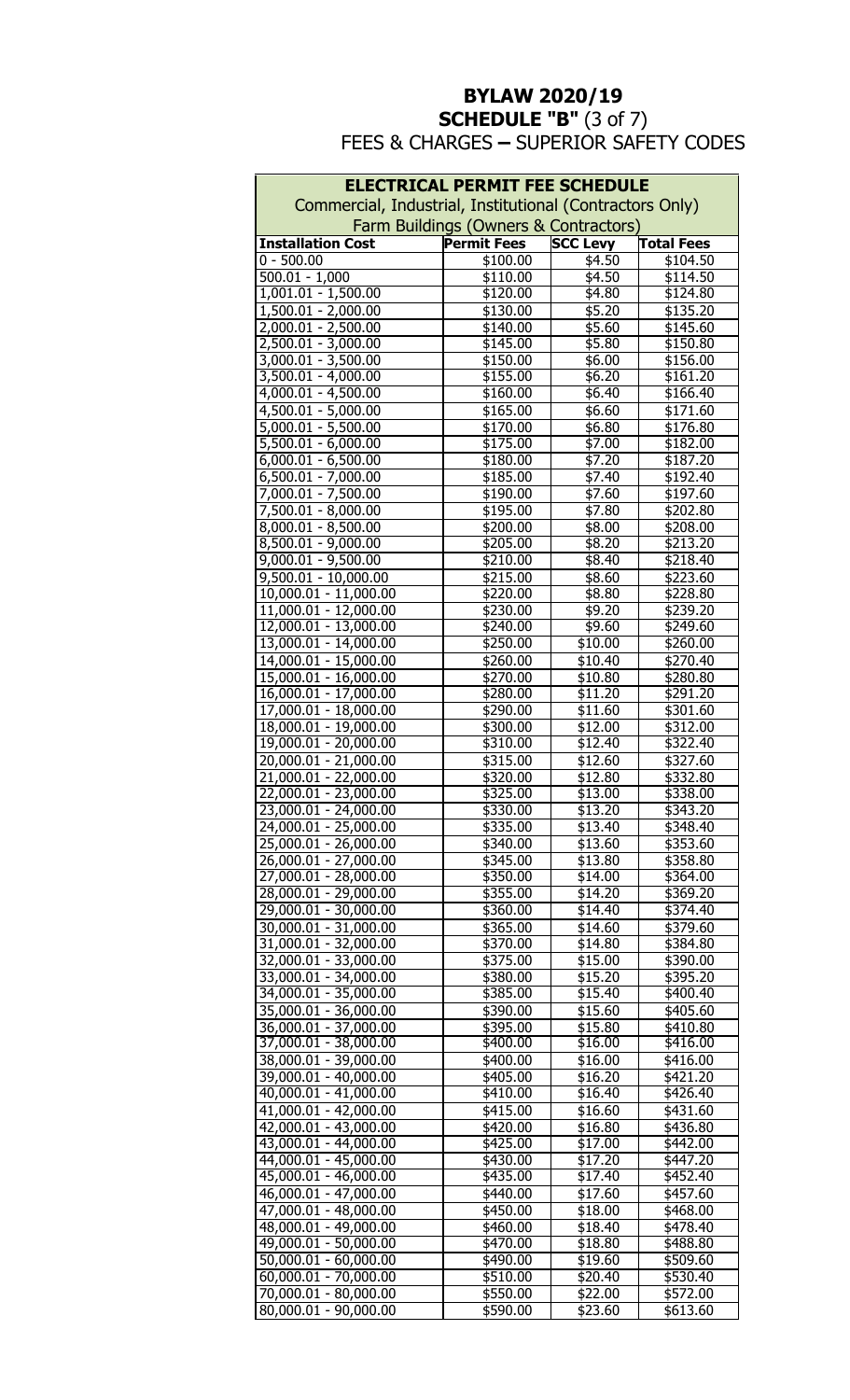### **BYLAW 2020/19 SCHEDULE "B" (4 of 7)** FEES & CHARGES **–** SUPERIOR SAFETY CODES

| <b>ELECTRICAL PERMIT FEE SCHEDULE</b>                    |                    |                 |                   |  |  |
|----------------------------------------------------------|--------------------|-----------------|-------------------|--|--|
| Commercial, Industrial, Institutional (Contractors Only) |                    |                 |                   |  |  |
| Farm Buildings (Owners & Contractors)                    |                    |                 |                   |  |  |
| <b>Installation Cost</b>                                 | <b>Permit Fees</b> | <b>SCC Levy</b> | <b>Total Fees</b> |  |  |
| 90,000.01 - 100,000.00                                   | \$630.00           | \$25.20         | \$655.20          |  |  |
| $100,000.01 - 110,000.00$                                | \$670.00           | \$26.80         | \$696.80          |  |  |
| 110,000.01 - 120,000.00                                  | \$710.00           | \$28.40         | \$738.40          |  |  |
| 120,000.01 - 130,000.00                                  | \$750.00           | \$30.00         | \$780.00          |  |  |
| 130,000.01 - 140,000.00                                  | \$895.00           | \$35.80         | \$930.80          |  |  |
| 140,000.01 - 150,000.00                                  | \$935.00           | \$37.40         | \$972.40          |  |  |
| 150,000.01 - 160,000.00                                  | \$975.00           | \$39.00         | \$1,014.00        |  |  |
| 160,000.01 - 170,000.00                                  | \$1,015.00         | \$40.60         | \$1,055.60        |  |  |
| 170,000.01 - 180,000.00                                  | \$1,050.00         | \$42.00         | \$1,092.00        |  |  |
| 180,000.01 - 190,000.00                                  | \$1,090.00         | \$43.60         | \$1,133.60        |  |  |
| 190,000.01 - 200,000.00                                  | \$1,125.00         | \$45.00         | \$1,170.00        |  |  |
| 200,000.01 - 210,000.00                                  | \$1,160.00         | \$46.40         | \$1,206.40        |  |  |
| 210,000.01 - 220,000.00                                  | \$1,190.00         | \$47.60         | \$1,237.60        |  |  |
| 220,000.01 - 230,000.00                                  | \$1,225.00         | \$49.00         | \$1,274.00        |  |  |
| 230,000.01 - 240,000.00                                  | \$1,255.00         | \$50.20         | \$1,305.20        |  |  |
| 240,000.01 - 250,000.00                                  | \$1,390.00         | \$55.60         | \$1,445.60        |  |  |
| 250,000.01 - 300,000.00                                  | \$1,520.00         | \$60.80         | \$1,580.80        |  |  |
| 300,000.01 - 350,000.00                                  | \$1,650.00         | \$66.00         | \$1,716.00        |  |  |
| 350,000.01 - 400,000.00                                  | \$1,785.00         | \$71.40         | \$1,856.40        |  |  |
| 400,000.01 - 450,000.00                                  | \$1,915.00         | \$76.60         | \$1,991.60        |  |  |
| 450,000.01 - 500,000.00                                  | \$2,050.00         | \$82.00         | \$2,132.00        |  |  |
| 500,000.01 - 550,000.00                                  | \$2,180.00         | \$87.20         | \$2,267.20        |  |  |
| 550,000.01 - 600,000.00                                  | \$2,310.00         | \$92.40         | \$2,402.40        |  |  |
| 600,000.01 - 650,000.00                                  | \$2,445.00         | \$97.80         | \$2,542.80        |  |  |
| 650,000.01 - 700,000.00                                  | \$2,575.00         | \$103.00        | \$2,678.00        |  |  |
| 700,000.01 - 750,000.00                                  | \$2,710.00         | \$108.40        | \$2,818.40        |  |  |
| 750,000.01 - 800,000.00                                  | \$2,840.00         | \$113.60        | \$2,953.60        |  |  |
| 800,000.01 - 850,000.00                                  | \$2,975.00         | \$119.00        | \$3,094.00        |  |  |
| 850,000.01 - 900,000.00                                  | \$3,105.00         | \$124.20        | \$3,229.20        |  |  |
| 900,000.01 - 950,000.00                                  | \$3,235.00         | \$129.40        | \$3,364.40        |  |  |
| 950,000.01 - 1,000,000.00                                | \$3,370.00         | \$134.80        | \$3,504.80        |  |  |

For projects over \$1,000,000 divide the total installation cost by \$1,000 and then multiply by 3.370 plus SCC Levy

\* SCC Levy is 4% of the permit fee with a minimum of \$4.50 and a maximum of \$560 HOMEOWNER PERMITS: Add \$75.00 when the installation cost is greater than \$500.00

| <b>ELECTRICAL PERMIT FEE SCHEDULE</b><br><b>Annual Electrical Permits</b>       |          |         |          |  |  |
|---------------------------------------------------------------------------------|----------|---------|----------|--|--|
| <b>Description</b><br><b>Permit Fee</b><br><b>Total Fee</b><br><b>SCC Levy*</b> |          |         |          |  |  |
| <b>Annual Electrical</b><br>Maintenance                                         | \$300.00 | \$12.00 | \$312.00 |  |  |

\* SCC Levy is 4% of the permit fee with a minimum of \$4.50 and a maximum of \$560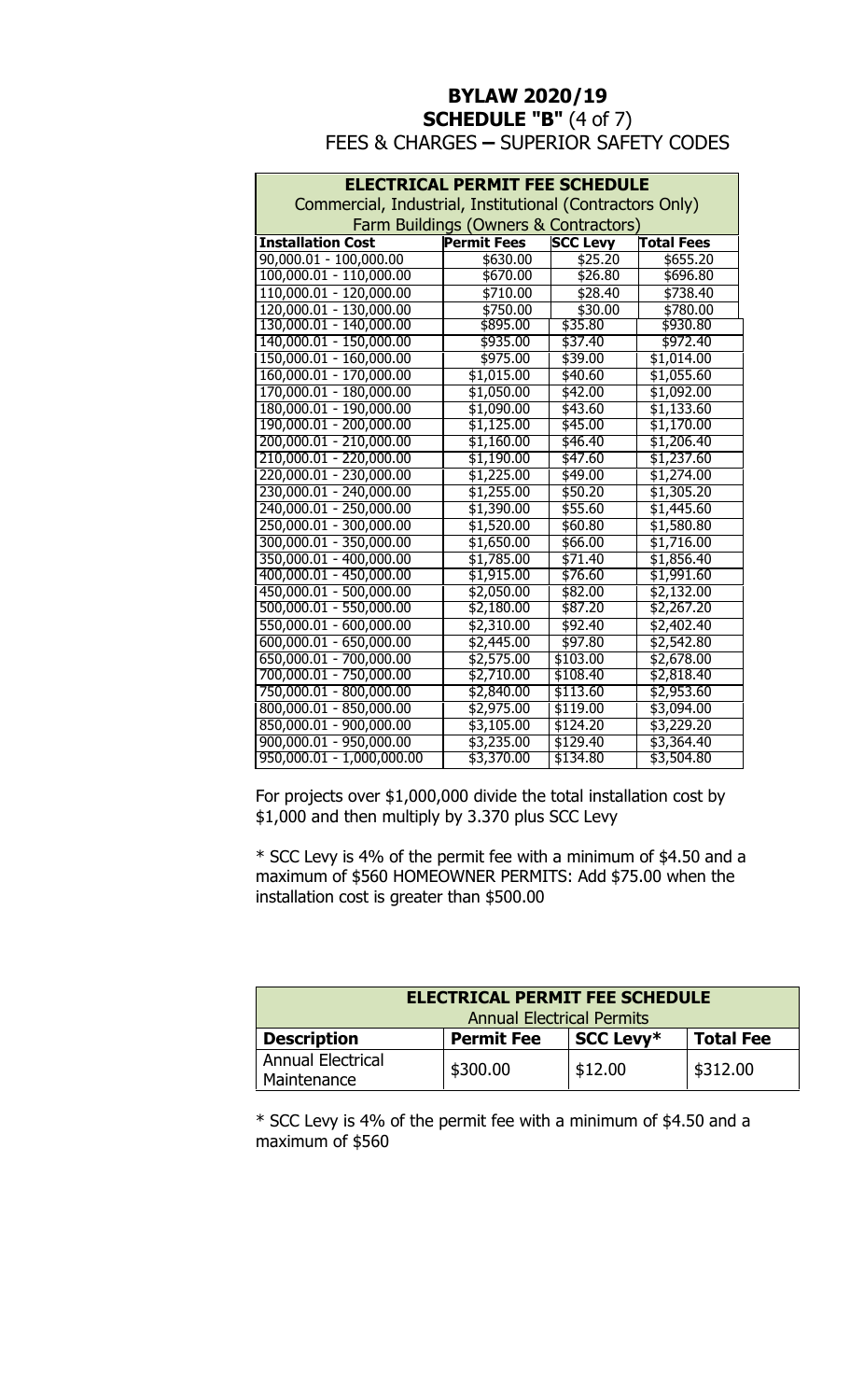# **BYLAW 2020/19 SCHEDULE "B"** (5 of 7) FEES & CHARGES **–** SUPERIOR SAFETY CODES

| <b>GAS PERMIT FEE SCHEDULE</b><br><b>Residential Installations</b> |                   |                  |                  |  |
|--------------------------------------------------------------------|-------------------|------------------|------------------|--|
| <b>Number of Outlets</b>                                           | <b>Permit Fee</b> | <b>SCC Levy*</b> | <b>Total Fee</b> |  |
| 1                                                                  | \$100.00          | \$4.50           | \$104.50         |  |
| $\overline{2}$                                                     | \$115.00          | \$4.60           | \$119.60         |  |
| 3                                                                  | \$130.00          | \$5.20           | \$135.20         |  |
| $\overline{4}$                                                     | \$145.00          | \$5.80           | \$150.80         |  |
| 5                                                                  | \$155.00          | \$6.20           | \$161.20         |  |
| 6                                                                  | \$165.00          | \$6.60           | \$171.60         |  |
| $\overline{7}$                                                     | \$175.00          | \$7.00           | \$182.00         |  |
| 8                                                                  | \$185.00          | \$7.40           | \$192.40         |  |
| 9                                                                  | \$195.00          | \$7.80           | \$202.80         |  |
| 10                                                                 | \$205.00          | \$8.20           | \$213.20         |  |
| \$205.00 plus \$8.00 per outlet over 20<br>Over 10                 |                   |                  |                  |  |

| <b>Description</b>                                                | Permit Fee SCC Levy* Total Fee |        |          |
|-------------------------------------------------------------------|--------------------------------|--------|----------|
| Propane Tank Set<br>(does not include connection to<br>appliance) | \$100.00                       | \$4.50 | \$104.50 |
| <b>Temporary Heat</b>                                             | \$100.00                       | \$4.50 | \$104.50 |

\* SCC Levy is 4% of the permit fee with a minimum of \$4.50 and a maximum of \$560

|                      | <b>GAS PERMIT FEE SCHEDULE</b><br>Commercial, Industrial, Institutional |                                                                        |                  |
|----------------------|-------------------------------------------------------------------------|------------------------------------------------------------------------|------------------|
| <b>BTU Input</b>     | <b>Permit Fee</b>                                                       | <b>SCC Levy*</b>                                                       | <b>Total Fee</b> |
| 0 to 150,000         | \$100.00                                                                | \$4.50                                                                 | \$104.50         |
| 150,001 to 250,000   | \$125.00                                                                | \$5.00                                                                 | \$130.00         |
| 250,001 to 500,000   | \$175.00                                                                | \$7.00                                                                 | \$182.00         |
| 500,001 to 1,000,000 | \$225.00                                                                | \$9.00                                                                 | \$234.00         |
| Over 1,000,000       |                                                                         | \$225.00 plus \$5.00 per 100,000<br>(or portion of) over 1,000,000 BTU |                  |

| <b>Propane Tank Sets</b><br>(does not include connection to appliance) |            |           |                  |
|------------------------------------------------------------------------|------------|-----------|------------------|
| Description of Work                                                    | Permit Fee | SCC Levy* | <b>Total Fee</b> |
| Tank Set                                                               | \$100.00   | \$4.50    | \$104.50         |
| Propane Cylinder Refill Centre                                         | \$160.00   | \$6.40    | \$166.40         |

\* SCC Levy is 4% of the permit fee with a minimum of \$4.50 and a maximum of \$560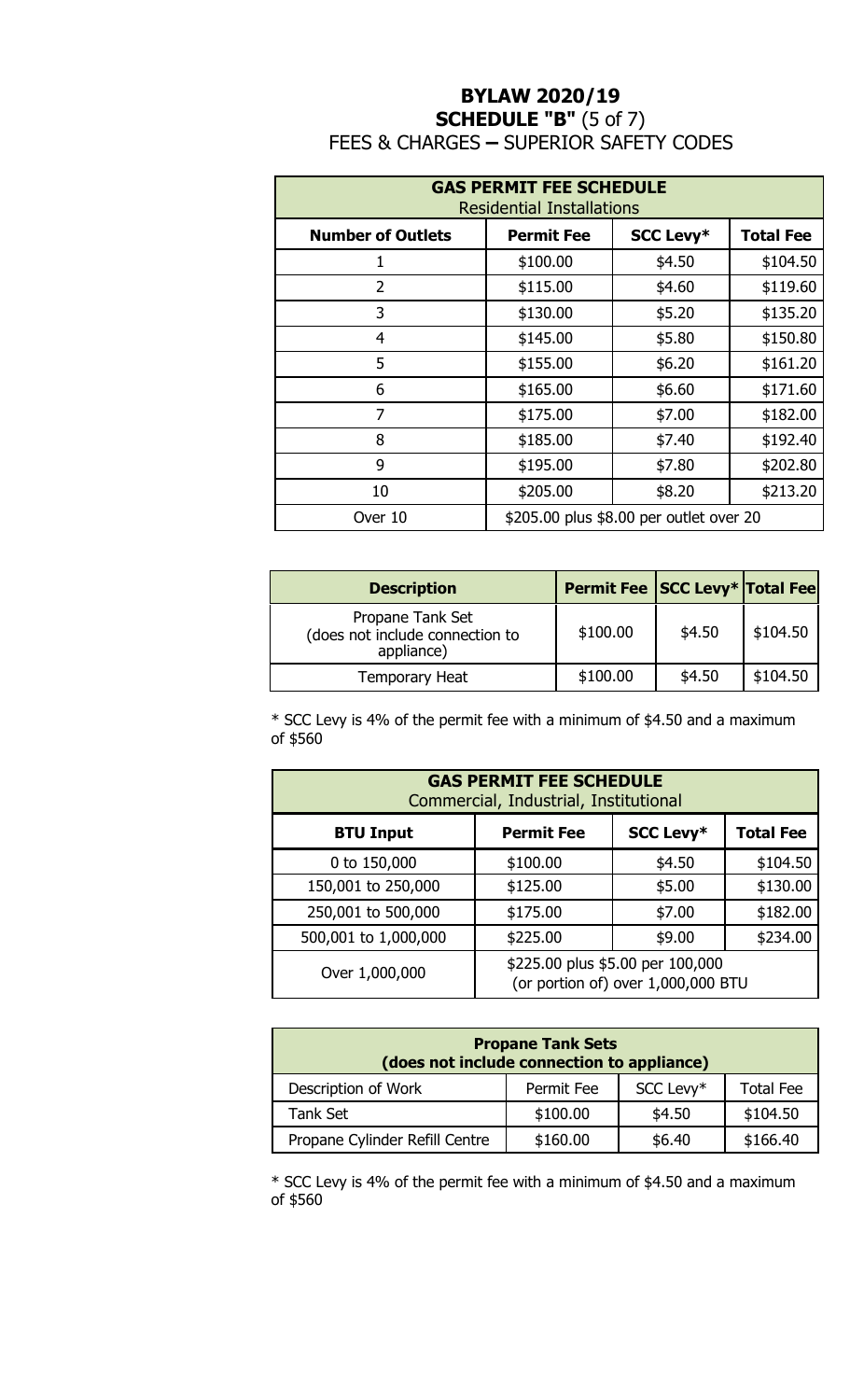## **BYLAW 2020/19 SCHEDULE "B"** (6 of 7) FEES & CHARGES **–** SUPERIOR SAFETY CODES

| <b>PLUMBING PERMIT FEE SCHEDULE</b> |                                                        |                  |                  |
|-------------------------------------|--------------------------------------------------------|------------------|------------------|
|                                     | <b>Residential &amp; Non-residential Installations</b> |                  |                  |
| <b>Number of Fixtures</b>           | <b>Permit Fee</b>                                      | <b>SCC Levy*</b> | <b>Total Fee</b> |
|                                     | \$100.00                                               | \$4.50           | \$104.50         |
| 2                                   | \$100.00                                               | \$4.50           | \$104.50         |
| 3                                   | \$100.00                                               | \$4.50           | \$104.50         |
| 4                                   | \$105.00                                               | \$4.50           | \$109.50         |
| 5                                   | \$110.00                                               | \$4.50           | \$114.50         |
| 6                                   | \$115.00                                               | \$4.60           | \$119.60         |
| 7                                   | \$120.00                                               | \$4.80           | \$124.80         |
| 8                                   | \$130.00                                               | \$5.20           | \$135.20         |
| 9                                   | \$140.00                                               | \$5.60           | \$145.60         |
| 10                                  | \$150.00                                               | \$6.00           | \$156.00         |
| 11                                  | \$155.00                                               | \$6.20           | \$161.20         |
| $\overline{12}$                     | \$160.00                                               | \$6.40           | \$166.40         |
| 13                                  | \$165.00                                               | \$6.60           | \$171.60         |
| 14                                  | \$170.00                                               | \$6.80           | \$176.80         |
| 15                                  | \$175.00                                               | \$7.00           | \$182.00         |
| 16                                  | \$180.00                                               | \$7.20           | \$187.20         |
| 17                                  | \$185.00                                               | \$7.40           | \$192.40         |
| 18                                  | \$190.00                                               | \$7.60           | \$197.60         |
| 19                                  | \$195.00                                               | \$7.80           | \$202.80         |
| $\overline{20}$                     | \$200.00                                               | \$8.00           | \$208.00         |
| 21                                  | \$210.00                                               | \$8.40           | \$218.40         |
| 22                                  | \$220.00                                               | \$8.80           | \$228.80         |
| 23                                  | \$230.00                                               | \$9.20           | \$239.20         |
| 24                                  | \$240.00                                               | \$9.60           | \$249.60         |
| 25                                  | \$250.00                                               | \$10.00          | \$260.00         |
| 26                                  | \$260.00                                               | \$10.40          | \$270.40         |
| 27                                  | \$265.00                                               | \$10.60          | \$275.60         |
| 28                                  | \$270.00                                               | \$10.80          | \$280.80         |
| 29                                  | \$275.00                                               | \$11.00          | \$286.00         |
| 30                                  | \$280.00                                               | \$11.20          | \$291.20         |
| 31                                  | \$285.00                                               | \$11.40          | \$296.40         |
| 32                                  | \$295.00                                               | \$11.80          | \$306.80         |
| 33                                  | \$300.00                                               | \$12.00          | \$312.00         |
| 34                                  | \$310.00                                               | \$12.40          | \$322.40         |
| 35                                  | \$315.00                                               | \$12.60          | \$327.60         |
| $\overline{36}$                     | \$320.00                                               | \$12.80          | \$332.80         |
| 37                                  | \$330.00                                               | \$13.20          | \$343.20         |
| 38                                  | \$335.00                                               | \$13.40          | \$348.40         |
| 39                                  | \$340.00                                               | \$13.60          | \$353.60         |
| 40                                  | \$345.00                                               | \$13.80          | \$358.80         |
| 41                                  | \$350.00                                               | \$14.00          | \$364.00         |
| 42                                  | \$355.00                                               | \$14.20          | \$369.20         |
| 43                                  | \$360.00                                               | \$14.40          | \$374.40         |
| 44                                  | \$365.00                                               | \$14.60          | \$379.60         |
| 45                                  | \$370.00                                               | \$14.80          | \$384.80         |
| 46                                  | \$375.00                                               | \$15.00          | \$390.00         |
| 47                                  | \$380.00                                               | \$15.20          | \$395.20         |
| 48                                  | \$385.00                                               | \$15.40          | \$400.40         |
| 49                                  | \$390.00                                               | \$15.60          | \$405.60         |
| 50                                  | \$395.00                                               | \$15.80          | \$410.80         |

Add \$5.00 for each fixture over 50

\*SCC Levy is 4% of the permit fee with a minimum of \$4.50 and a maximum of \$560.00

**HOMEOWNER PERMITS**: Add \$75.00 when the number of fixtures is greater than 5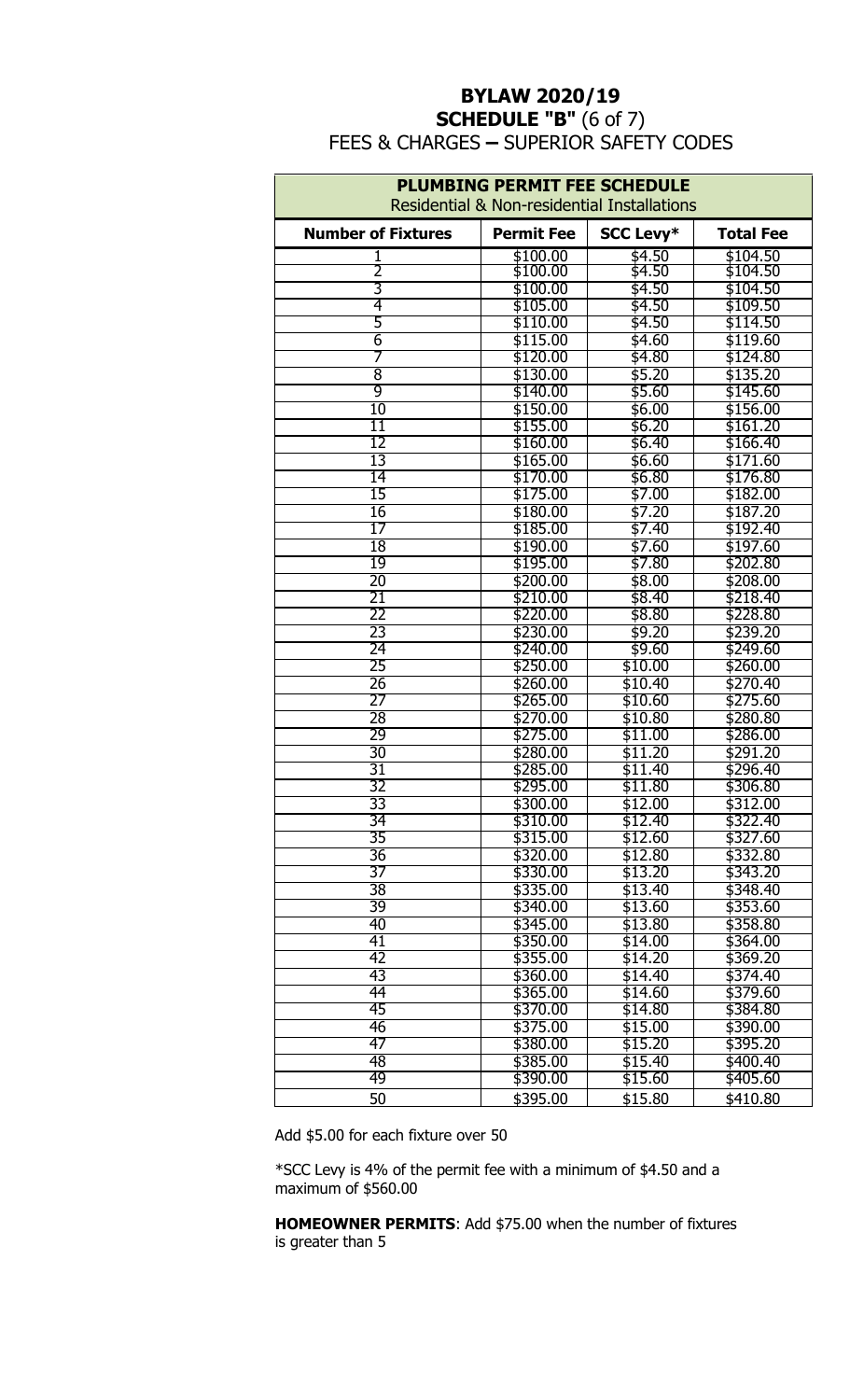## **BYLAW 2020/09 SCHEDULE "B"** (7 of 7) FEES & CHARGES **–** SUPERIOR SAFETY CODES

| <b>PRIVATE SEWAGE PERMIT FEE SCHEDULE</b>                              |          |                      |                  |
|------------------------------------------------------------------------|----------|----------------------|------------------|
| <b>Description</b>                                                     |          | Permit Fee SCC Levy* | <b>Total Fee</b> |
| <b>Holding Tanks</b>                                                   | \$200.00 | \$8.00               | \$208.00         |
| Fields, Open Discharge, Mounds, Sand<br>Filters, Treatment Tanks, etc. | \$300.00 | \$12.00              | \$312.00         |

\* SCC Levy is 4% of the permit fee with a minimum of \$4.50 and a maximum of \$560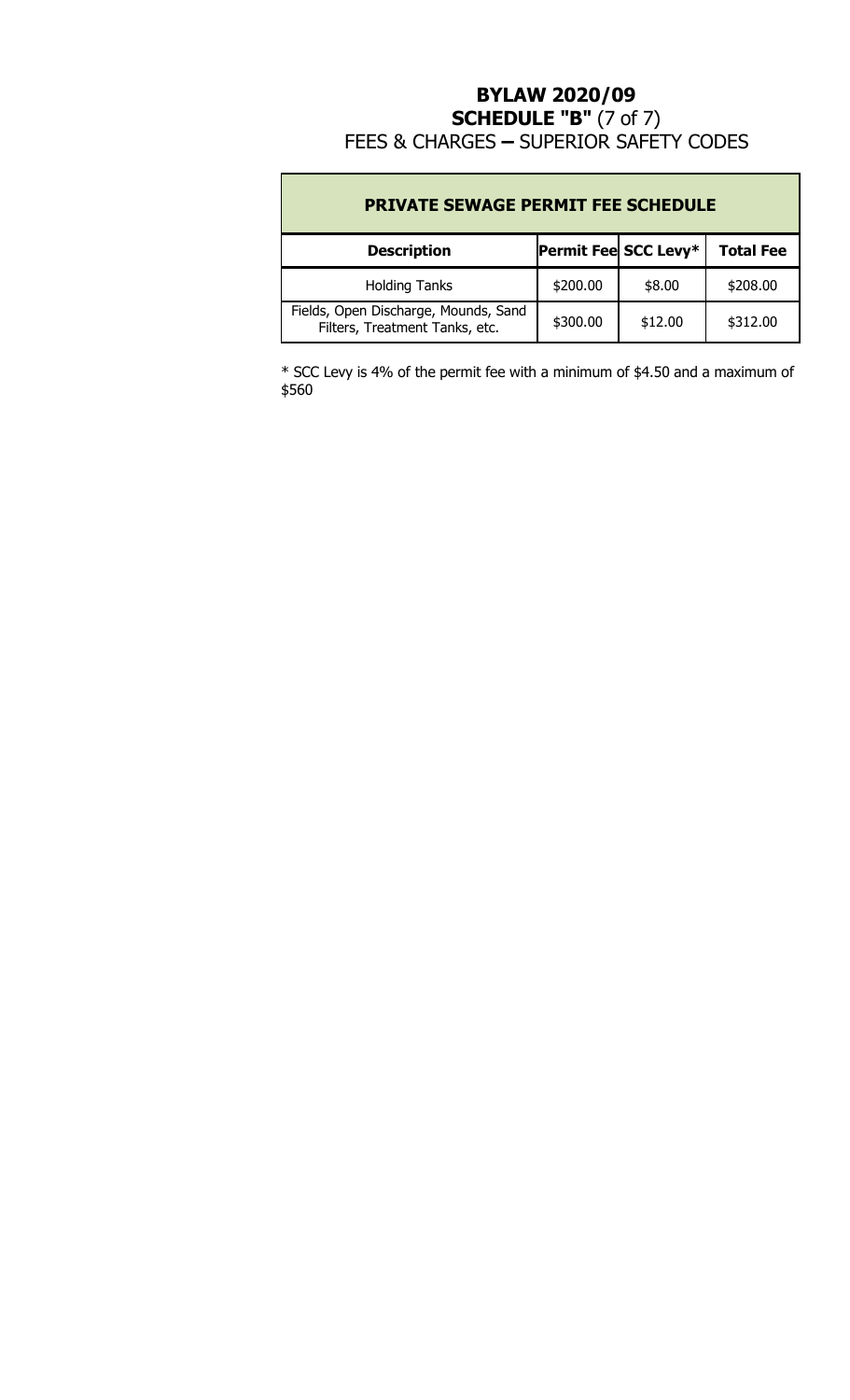# **BYLAW 2020/19 (Note: Expires August 1, 2022) SCHEDULE "C"**

FEES & CHARGES – PLANNING & DEVELOPMENT

| DEVELOPMENT PERMITS (per permit)*:                                                                    |  |                                         |
|-------------------------------------------------------------------------------------------------------|--|-----------------------------------------|
| Sign                                                                                                  |  | \$50.00                                 |
| <b>Residential</b>                                                                                    |  | \$100.00                                |
| Commercial                                                                                            |  | \$200.00                                |
| <b>Industrial</b>                                                                                     |  | \$200.00                                |
| Discretionary Recreational Vehicle Use (3 year<br>max)                                                |  | \$500.00                                |
| <b>Permitted Recreational Vehicle</b>                                                                 |  | \$100.00                                |
| <b>REZONING/LAND USE BYLAW AMENDMENTS:</b>                                                            |  |                                         |
| Rezoning                                                                                              |  | \$500.00                                |
| Amendment to Land Use Bylaw                                                                           |  | \$500.00                                |
| <b>SUBDIVISION:</b>                                                                                   |  |                                         |
| Development Agreement Subdivision<br><b>Administration Fee</b>                                        |  | \$100.00/lot                            |
| <b>Subdivision Approach Approval</b>                                                                  |  | \$100.00 per approach<br>per inspection |
| <b>APPEALS:</b>                                                                                       |  |                                         |
| Subdivision & Development Appeals<br>(includes Stop Order Appeals)                                    |  | \$150.00                                |
| <b>COMPLIANCE CERTIFICATES:</b>                                                                       |  |                                         |
| <b>Compliance Certificates</b>                                                                        |  | \$100.00/parcel                         |
| Rush Compliance Certificates                                                                          |  | \$200.00/parcel                         |
| LICENSE/LEASE AGREEMENT (RESERVE LOTS):                                                               |  |                                         |
| Administration Fee for License or Lease<br>Agreement for Development/Use on Reserve<br>Lots           |  | \$100.00/year                           |
| <b>AREA STRUCTURE PLANS:</b>                                                                          |  |                                         |
| \$500.00 flat fee plus \$100.00<br>New Area Structure Plan:<br>per lot at time of application         |  |                                         |
| Refunds or additional costs will be adjusted after a Council decision as<br>necessary.                |  |                                         |
| Amendment to Area Structure Plan:<br>\$500.00 flat fee plus \$50.00<br>per lot at time of application |  |                                         |
| Refunds or additional costs will be adjusted after a Council decision as<br>necessary.                |  |                                         |

\*For a Development Permit received for a development commenced prior to the issuance of a Development Permit, where a warning has been issued by the Development Authority, the associated fee shall be five (5) times the standard amount, at the discretion of the Development Officer.

\*For a Development Permit received for a development commenced prior to the issuance of a Development Permit, where a Stop Order has been issued by the Development Authority, the associated fee shall be ten (10) times the standard amount, at the discretion of the Development Officer.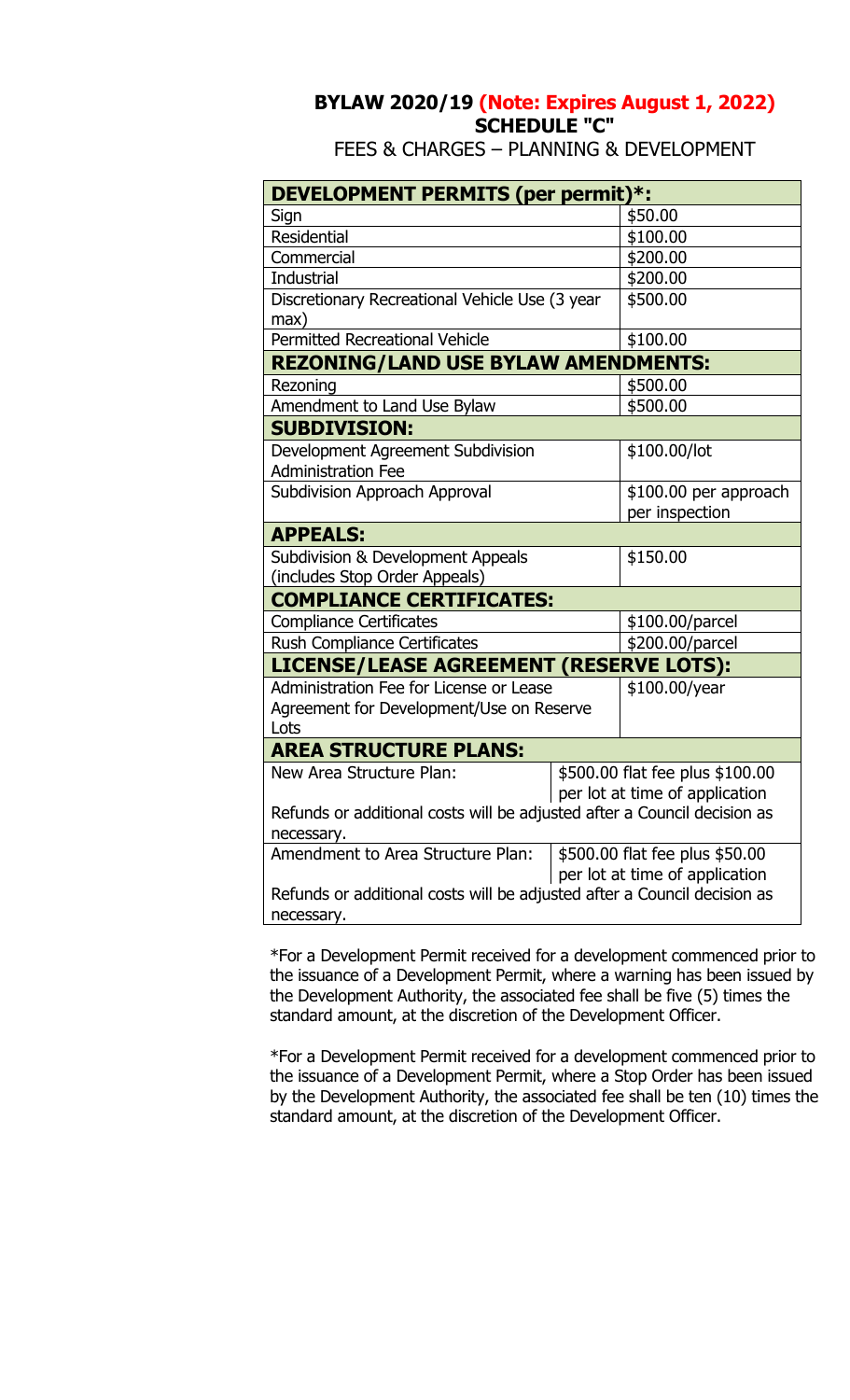# **BYLAW 2022/35 SCHEDULE "C" (1 of 2)**  FEES & CHARGES – PLANNING & DEVELOPMENT **BYLAW 2022/35 (Effective August 2, 2022) SCHEDULE "C" (Page 1 of 2)**

FEES & CHARGES – PLANNING & DEVELOPMENT

| DEVELOPMENT PERMITS (per application) *:                                                        |  |                                                           |          |                                          |
|-------------------------------------------------------------------------------------------------|--|-----------------------------------------------------------|----------|------------------------------------------|
| Sign                                                                                            |  |                                                           |          | \$100.00                                 |
| <b>Residential Permitted</b>                                                                    |  |                                                           |          | \$150.00                                 |
| Residential Discretionary or Variance                                                           |  |                                                           | \$250.00 |                                          |
| <b>Non-Residential Permitted</b>                                                                |  |                                                           |          | \$200.00                                 |
| Non-Residential Discretionary or Variance                                                       |  |                                                           |          | \$300.00                                 |
| Home Occupation Type 1                                                                          |  |                                                           |          | \$200.00                                 |
| Home Occupation Type 2                                                                          |  |                                                           |          | \$250.00                                 |
| Home Occupation Type 3                                                                          |  |                                                           |          | \$300.00                                 |
| <b>Recreational Unit Use Permitted</b>                                                          |  |                                                           |          | \$150.00                                 |
| Recreational Unit Use Discretionary (3 year max)                                                |  |                                                           |          | \$500.00                                 |
| <b>Resource Extraction Operation</b>                                                            |  |                                                           |          | \$1,000.00                               |
| <b>REZONING/LAND USE BYLAW AMENDMENTS:</b>                                                      |  |                                                           |          |                                          |
| Rezoning                                                                                        |  |                                                           |          | \$800.00                                 |
| <b>Text Amendment</b>                                                                           |  |                                                           |          | \$800.00                                 |
| <b>SUBDIVISION:</b>                                                                             |  |                                                           |          |                                          |
| Subdivision Referral Review Administration Fee                                                  |  |                                                           |          | \$200.00/application                     |
| Development Agreement Administration Fee                                                        |  |                                                           |          | \$200.00/lot                             |
| (Subdivision)                                                                                   |  |                                                           |          |                                          |
| Development Agreement Administration Fee                                                        |  |                                                           |          | \$200.00/ha                              |
| (Development)                                                                                   |  |                                                           |          |                                          |
| Approach Approval                                                                               |  |                                                           |          | \$150.00 for first approach; \$50.00 per |
|                                                                                                 |  |                                                           |          | each concurrent approach per inspection  |
| File searches (request for copies of file information                                           |  |                                                           | \$50.00  |                                          |
| such as compliance, permit, etc.)                                                               |  |                                                           |          |                                          |
| Discharge of instruments (caveats, etc.)                                                        |  |                                                           | \$50.00  |                                          |
| <b>APPEALS:</b>                                                                                 |  |                                                           |          |                                          |
| <b>Subdivision &amp; Development Appeals</b>                                                    |  |                                                           | \$150.00 |                                          |
| (includes Stop Order Appeals)                                                                   |  |                                                           |          |                                          |
| <b>COMPLIANCE CERTIFICATES:</b>                                                                 |  |                                                           |          |                                          |
| <b>Compliance Certificates</b>                                                                  |  |                                                           |          | \$150.00/parcel                          |
| Rush Compliance Certificates                                                                    |  |                                                           |          | \$300.00/parcel                          |
| LICENSE/LEASE AGREEMENT (RESERVE LOTS):                                                         |  |                                                           |          |                                          |
| Administration Fee for License or Lease Agreement for                                           |  |                                                           |          | \$100.00/year                            |
| Development/Use on Reserve Lots                                                                 |  |                                                           |          |                                          |
| <b>AREA STRUCTURE PLANS:</b>                                                                    |  |                                                           |          |                                          |
| New Area Structure Plan:                                                                        |  | \$1,000.00 plus \$100.00 per                              |          |                                          |
| Subdivision/Condominium                                                                         |  | lot/unit being created<br>\$1,000.00 plus \$100.00 per ha |          |                                          |
| New Area Structure Plan: Development                                                            |  |                                                           |          |                                          |
| (except campgrounds/ RU Parks)                                                                  |  |                                                           |          |                                          |
| New Area Structure Plan:                                                                        |  | \$1,000.00 plus \$50.00 per                               |          |                                          |
| Campgrounds/Recreational Unit Parks                                                             |  | campsite/stall                                            |          |                                          |
| Amendment to Area Structure Plan:                                                               |  | \$1,000.00 plus \$100.00 per                              |          |                                          |
| Subdivision/Condominium                                                                         |  | additional lot/unit being created<br>\$1,500.00           |          |                                          |
| Amendment to Area Structure Plan:<br>Development (except campgrounds/RU                         |  |                                                           |          |                                          |
| Parks)                                                                                          |  |                                                           |          |                                          |
|                                                                                                 |  |                                                           |          | \$1,000.00 plus \$50.00 per              |
| Amendment to Area Structure Plan:                                                               |  |                                                           |          | campsite/stall addition                  |
| Campgrounds/Recreational Unit Parks<br>Municipal Development Plan Amendment                     |  | \$2,000.00                                                |          |                                          |
| <b>REFUNDS:</b>                                                                                 |  |                                                           |          |                                          |
| Applications for development permits, compliance                                                |  |                                                           |          | 25% of original fee                      |
|                                                                                                 |  |                                                           |          | (75% of original fee                     |
| certificates, land use bylaw amendments, area<br>structure plans (prior to a decision rendered) |  |                                                           |          | returned to applicant)                   |
|                                                                                                 |  |                                                           |          |                                          |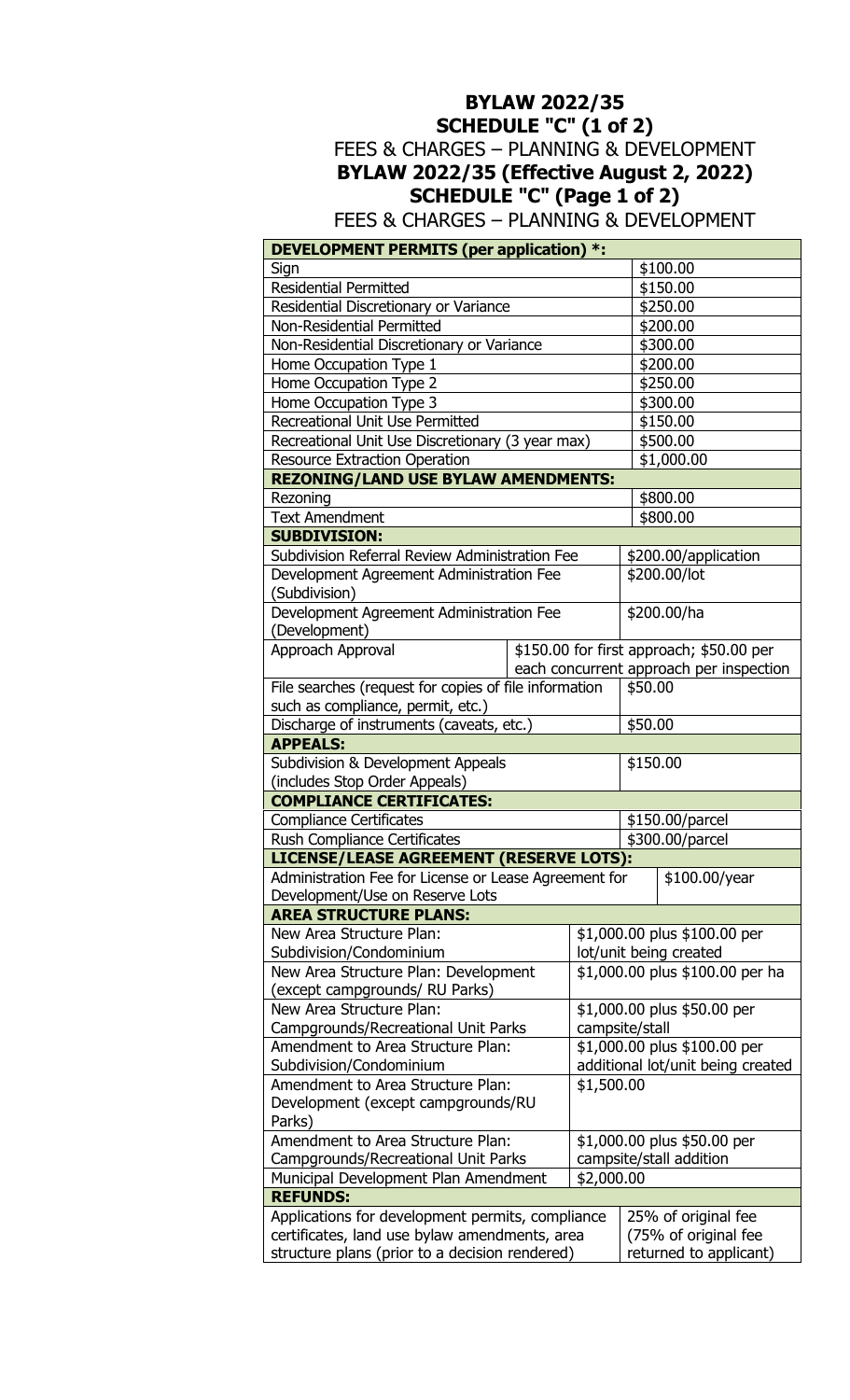### **BYLAW 2022/35 (Effective August 1, 2022) SCHEDULE "C" (2 of 2)**  FEES & CHARGES – PLANNING & DEVELOPMENT

\*For a Development Permit Application received for a development commenced prior to the issuance of a Development Permit, where a warning has been issued by the Development Authority, the associated fee shall be five (5) times the standard amount, at the discretion of the Development Officer.

\*For a Development Permit Application received for a development commenced prior to the issuance of a Development Permit, where a Stop Order has been issued by the Development Authority, the associated fee shall be ten (10) times the standard amount, at the discretion of the Development Officer.

\*Developments not covered above shall be subject to an application fee determined by the Development Officer.

NOTE: An application is not considered complete and will not be processed until all fees are paid.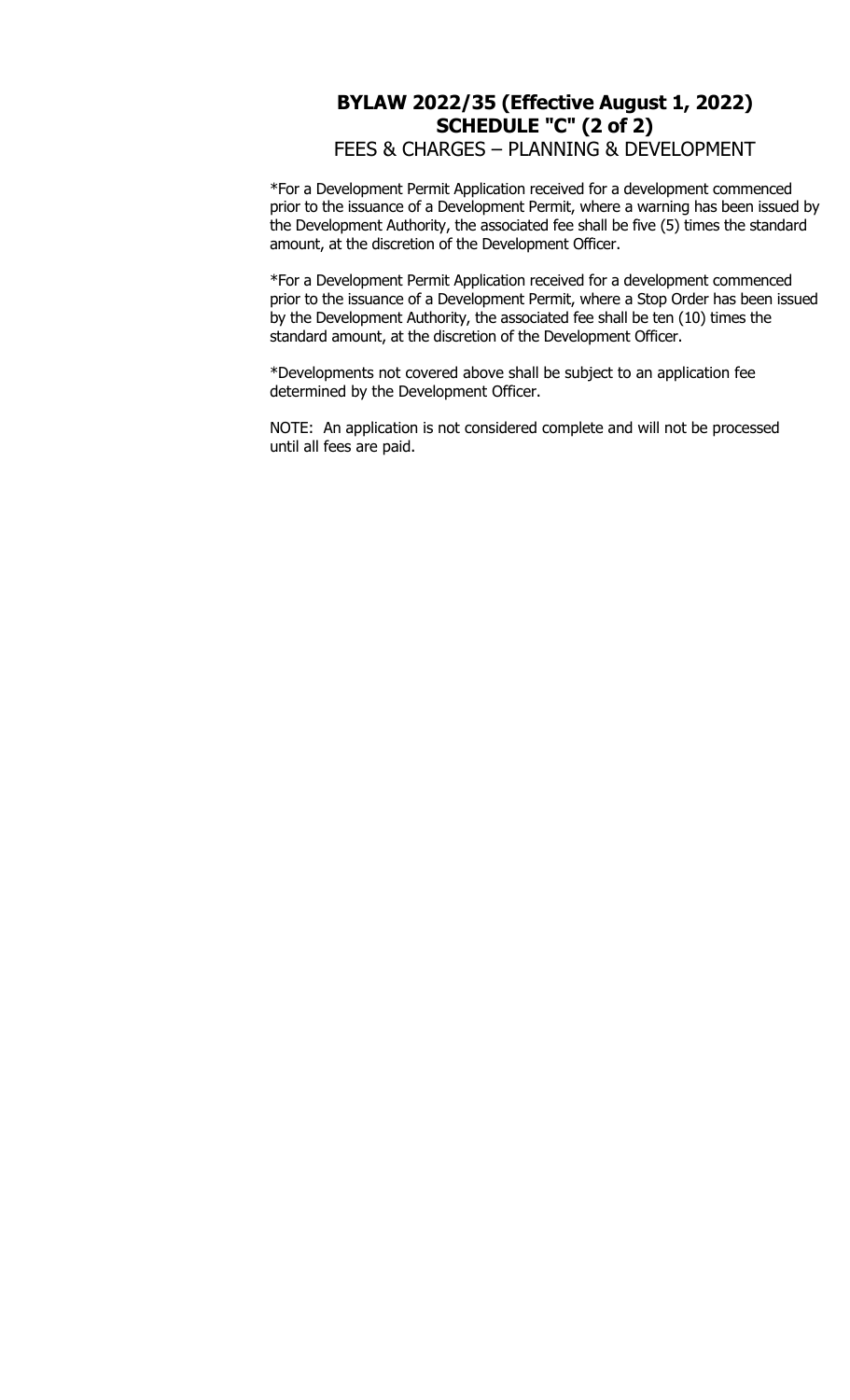# **BYLAW 2021/23 SCHEDULE "D"**

FEES & CHARGES UTILITY CHARGES – SOLID WASTE

# **UTILITIES–SOLID WASTE (effective March 23, 2021)**

| <b>Garbage Pick Up</b>                                                                        |                       |
|-----------------------------------------------------------------------------------------------|-----------------------|
| Solid Waste Collection Fee                                                                    | \$20.50 per month     |
| <b>Transfer Station Fees</b>                                                                  |                       |
| Load in excess of 132 cubic feet                                                              | \$50.00               |
| Appliances, white goods (with or without freon)                                               | \$20.00 per appliance |
| Town of Millet – Load less than 132 cubic feet                                                | \$20.00 per load      |
| Town of Millet - Mattress                                                                     | \$10.00 per mattress  |
| Summer Villages of Argentia Beach, Crystal                                                    | \$30.00 per load      |
| Springs, Grandview, Norris Beach, Poplar Bay,<br>Silver Beach - Load less than 132 cubic feet | Plus Appliances       |
| Summer Village of Ma-Me-O Beach                                                               | Appliances            |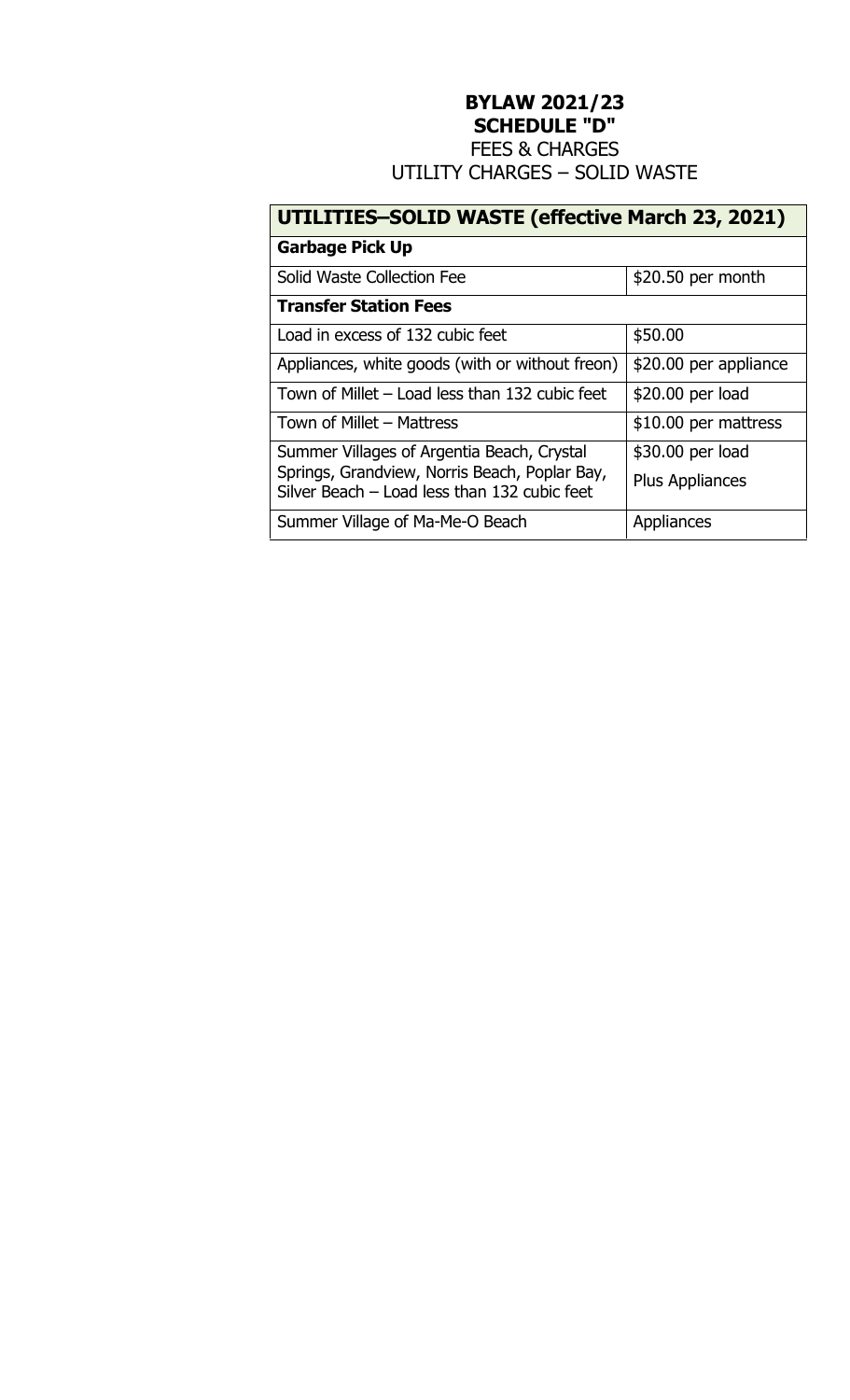# **BYLAW 2021/74**

**SCHEDULE "E"** 

FEES & CHARGES UTILITY CHARGES – WATER

|                                     | UTILITIES - WATER (effective January 1, 2022) |
|-------------------------------------|-----------------------------------------------|
| <b>Connection Fee</b>               | \$50.00                                       |
| <b>Disconnection Fee</b>            | \$50.00                                       |
| Water Meter Replacement             | <b>Replacement Cost</b>                       |
| <b>Water Meter Installation Fee</b> | \$50.00                                       |
| <b>GWYNNE:</b>                      |                                               |
| <b>Residential 2</b>                | \$104.62/35m <sup>3</sup> /per month          |
| <b>Institutional</b>                | \$1693.58/500m <sup>3</sup> /per month        |
| Commercial 1                        | \$207.33/80m <sup>3</sup> /per month          |
| <b>Commercial 2</b>                 | \$78.03/20m <sup>3</sup> /per month           |
| Recreational                        | \$338.74/50m <sup>3</sup> /per month          |
| Church                              | \$13.68/month                                 |
| <b>Bulk Water</b>                   | \$4.98/m <sup>3</sup>                         |
| <b>WINFIELD:</b>                    |                                               |
| <b>Residential 2</b>                | \$71.94/35m <sup>3</sup> month                |
| <b>Institutional</b>                | \$1693.58/500m <sup>3</sup> month             |
| Commercial 1                        | \$207.33/80m <sup>3</sup> month               |
| <b>Commercial 2</b>                 | \$71.94/20m <sup>3</sup> month                |
| Recreational                        | \$338.74/50m <sup>3</sup> month               |
| Church                              | \$13.68/month                                 |
| <b>MULHURST:</b>                    |                                               |
| Residential 1                       | \$109.72/month                                |
| Institutional                       | \$1693.58/month                               |
| Commercial 1                        | \$207.33/month                                |
| <b>Commercial 2</b>                 | \$104.62/month                                |
| Recreational                        | \$338.74/month                                |
| Church                              | $$13.68/m$ onth                               |

#### **\$2.59/m<sup>3</sup> to be charged after basic consumption**

| <b>DORCHESTER RANCH RV RESORT:</b>            |               |
|-----------------------------------------------|---------------|
| Connected Lot: Operating Rate   \$67.60/month |               |
| All Lots: Capital Rate                        | \$31.20/month |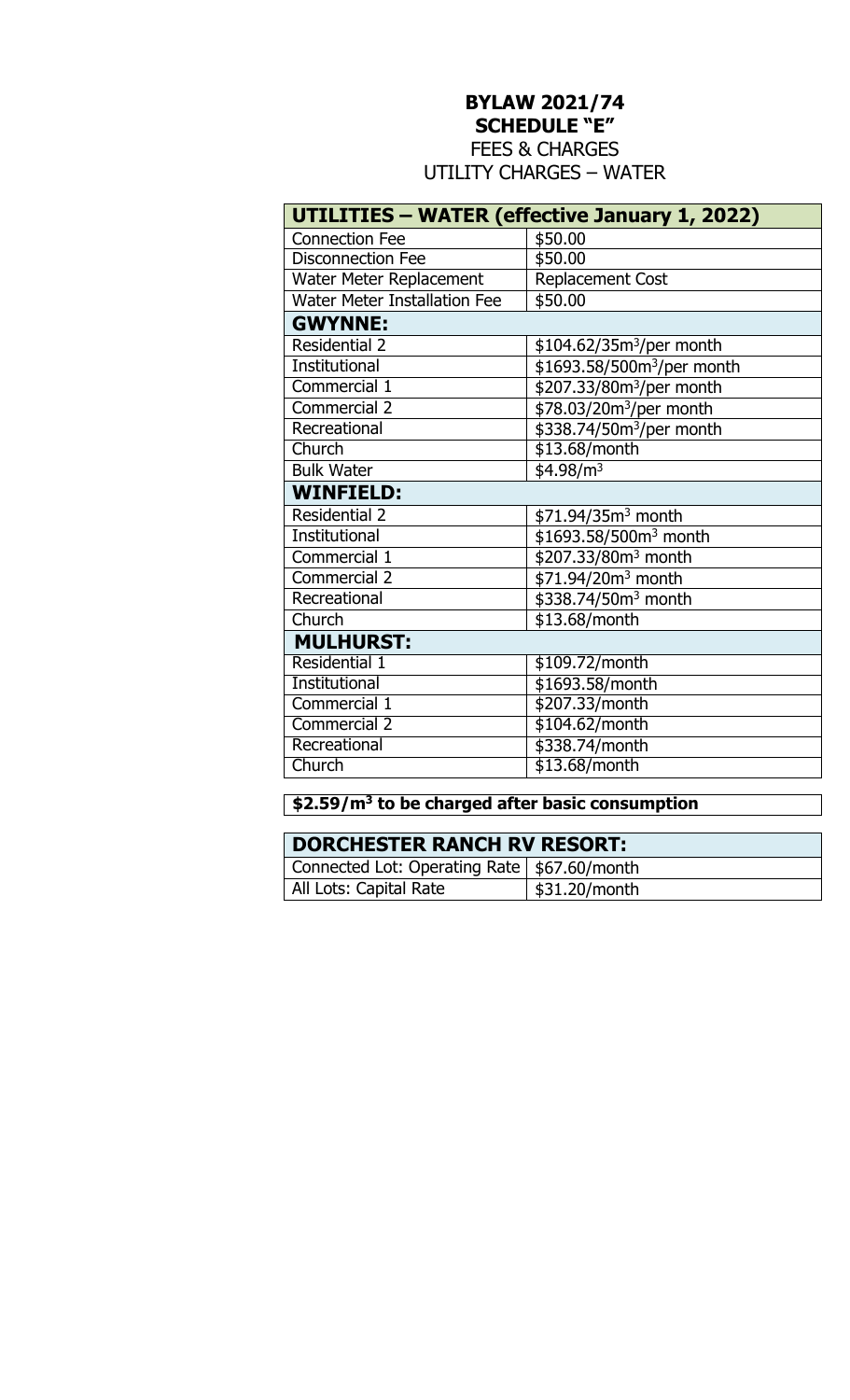#### **DEFINITIONS:**

| <b>Residential 1:</b>                                                      | Un-metered Hamlets include (but not limited to) single<br>family dwellings and legions.                                                                                                                                                                                          |
|----------------------------------------------------------------------------|----------------------------------------------------------------------------------------------------------------------------------------------------------------------------------------------------------------------------------------------------------------------------------|
| <b>Residential 2:</b>                                                      | Metered Hamlets include (but not limited to) single family<br>dwellings and legions.                                                                                                                                                                                             |
| <b>Commercial 1:</b>                                                       | Include (but not limited to) hotels, restaurants, bars, Laundromats<br>and any other commercial entities that the Utility Officer deems to<br>have a similar usage on the utility system.                                                                                        |
| <b>Commercial 2:</b>                                                       | Include (but not limited to) retail businesses with no on-<br>site customer consumption.                                                                                                                                                                                         |
| <b>Institutional:</b>                                                      | Include (but not limited to) schools, seniors lodgings and<br>hospitals.                                                                                                                                                                                                         |
| <b>Recreational:</b>                                                       | Includes community centres, agricultural society buildings,<br>arenas and any other community recreational facility.                                                                                                                                                             |
| <b>Church:</b>                                                             | Includes any churches.                                                                                                                                                                                                                                                           |
| Connected Lot <sup>1</sup> :<br>(Dorchester RV<br><b>Resort)</b>           | Connected Lot shall mean a Lot that has upon it, a dwelling, building<br>structure, or recreational vehicle (RV), containing water appliances,<br>water valves or other water appurtenances, and is a verified<br>connection through the County's Utility Account System.        |
| <b>Disconnected</b><br>Lot <sup>1</sup> : (Dorchester<br><b>RV Resort)</b> | Disconnected Lot shall mean a Lot that has upon it, a dwelling,<br>building structure, or recreational vehicle (RV), containing water<br>appliances, water valves or other water appurtenances, that is a<br>verified disconnection through the County's Utility Account System. |
|                                                                            | <sup>1</sup> Dorchester RV Resort - Connection and Disconnection shall only be allowed during the<br>seasonal period of May 1 to September 30. Connection and Disconnection Fees Apply                                                                                           |
|                                                                            | If a use is not included in the definitions, the Director of Public Works may<br>define which category the property will be charged under.                                                                                                                                       |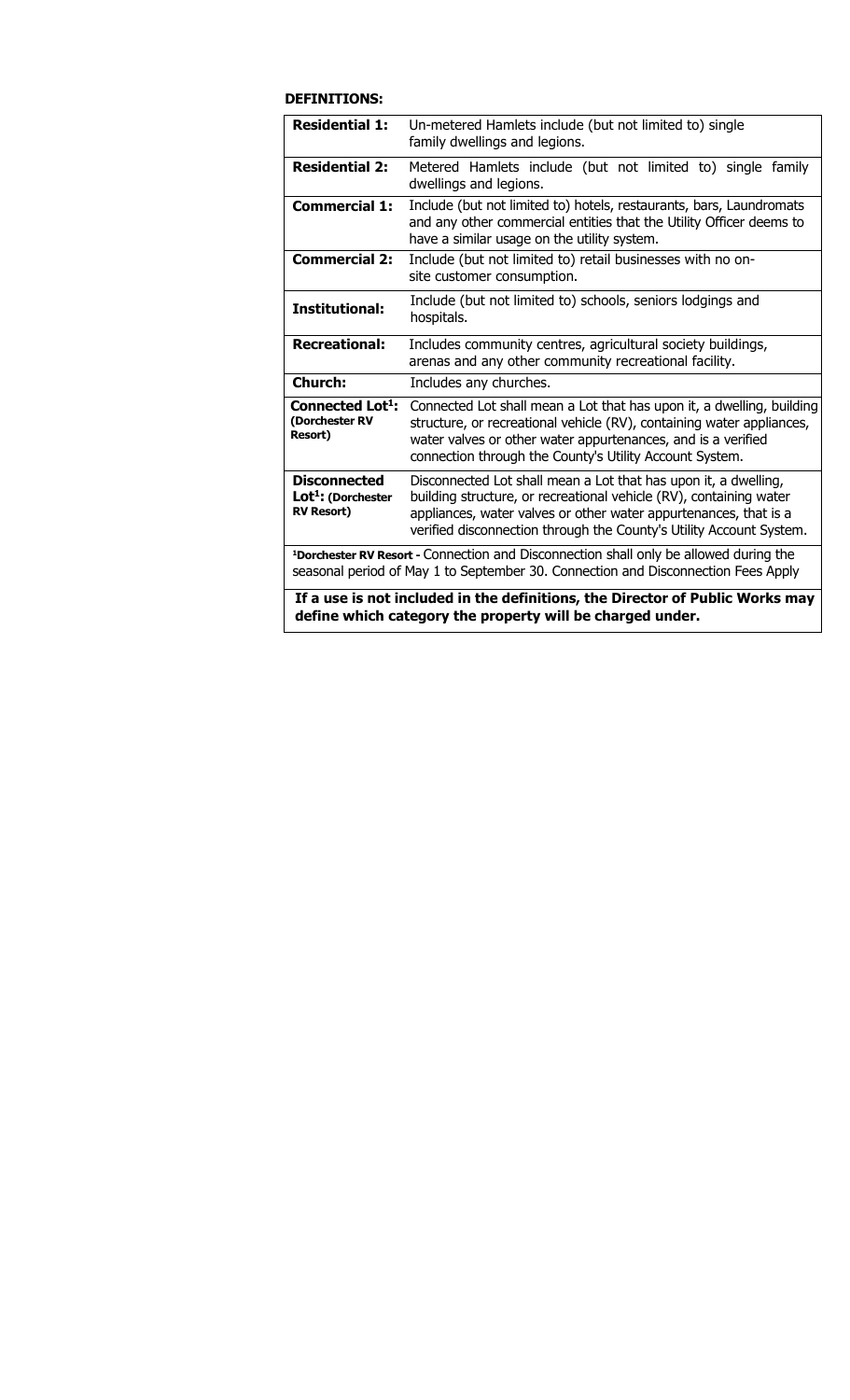# **BYLAW 2021/74 SCHEDULE "F"** (1 of 2) FEES & CHARGES

## UTILITY CHARGES – WASTEWATER

|                        | UTILITIES - SEWER (effective January 1, 2022)                  |  |  |
|------------------------|----------------------------------------------------------------|--|--|
|                        | Hamlets of Alder Flats, Falun, Gwynne, Mulhurst Bay & Winfield |  |  |
| Residential 1          | \$25.15/month                                                  |  |  |
| Institutional 1        | \$561.05/month                                                 |  |  |
| <b>Institutional 2</b> | \$1122.08/month                                                |  |  |
| Institutional 3        | \$1683.12/month                                                |  |  |
| Institutional 4        | \$561.05/month                                                 |  |  |
| Commercial 1           | \$88.01/month                                                  |  |  |
| Commercial 2           | \$25.15/month                                                  |  |  |
| Commercial 3           | Tier 1 (1-25 RV lots):                                         |  |  |
|                        | • \$12.58/month/per serviced lot                               |  |  |
|                        | Tier 2 (26-99 RV lots):                                        |  |  |
|                        | \$18.85/month/per serviced lot                                 |  |  |
|                        | Tier 3 (100 or more lots):                                     |  |  |
|                        | \$25.15/month/per serviced lot                                 |  |  |
| Recreational           | \$85.81/month                                                  |  |  |
| Church                 | \$6.60/month                                                   |  |  |
| <b>Bulk Septage</b>    | \$33.42/load                                                   |  |  |

#### **DEFINITIONS:**

| <b>Residential 1:</b>   | Includes (but not limited to) single family dwellings and legions.                                                                                                                                                                           |
|-------------------------|----------------------------------------------------------------------------------------------------------------------------------------------------------------------------------------------------------------------------------------------|
| <b>Commercial 1:</b>    | Include (but not limited to) hotels, restaurants, bars, Laundromats,<br>Carwash and any other commercial entities that the Utility Officer<br>deems to have a similar usage on the utility system.                                           |
| <b>Commercial 2:</b>    | Includes (but not limited to) retail businesses with no on-<br>site customer consumption.                                                                                                                                                    |
| <b>Commercial 3:</b>    | Commercial/Recreational lots with RV Parking charged per RV<br>Parking site, tiered by number of sites: 1-25, 26-100, 100 or<br>more. Other on site usage will be charged over and above as<br>per the appropriate definition.               |
| <b>Institutional 1:</b> | **Schools with registration on September 30 of the previous<br>year of 1-150                                                                                                                                                                 |
| <b>Institutional 2:</b> | ** Schools with registration on September 30 of the previous<br>year of 151-300                                                                                                                                                              |
| <b>Institutional 3:</b> | ** Schools with registration on September 30 of the previous<br>year of 301-1000                                                                                                                                                             |
| <b>Institutional 4:</b> | Hospitals and Lodges                                                                                                                                                                                                                         |
| <b>Recreational:</b>    | Includes community centres, agricultural society buildings,<br>arenas and any other community recreational facility.                                                                                                                         |
| Church:                 | Includes any churches within the County.                                                                                                                                                                                                     |
| <b>Bulk Septage:</b>    | Any full or partial quantity of Wastewater contained within<br>the tank truck from one or more customers.                                                                                                                                    |
| enrolment.              | ** School board shall supply, in writing, the County of Wetaskiwin Utilities<br>department with enrolment numbers by October 15 of the current school year.<br>Rates will be adjusted accordingly, in the billing cycle following receipt of |

**If a use is not included in the definitions, the Director of Public Works may define which category the property will be charged under.**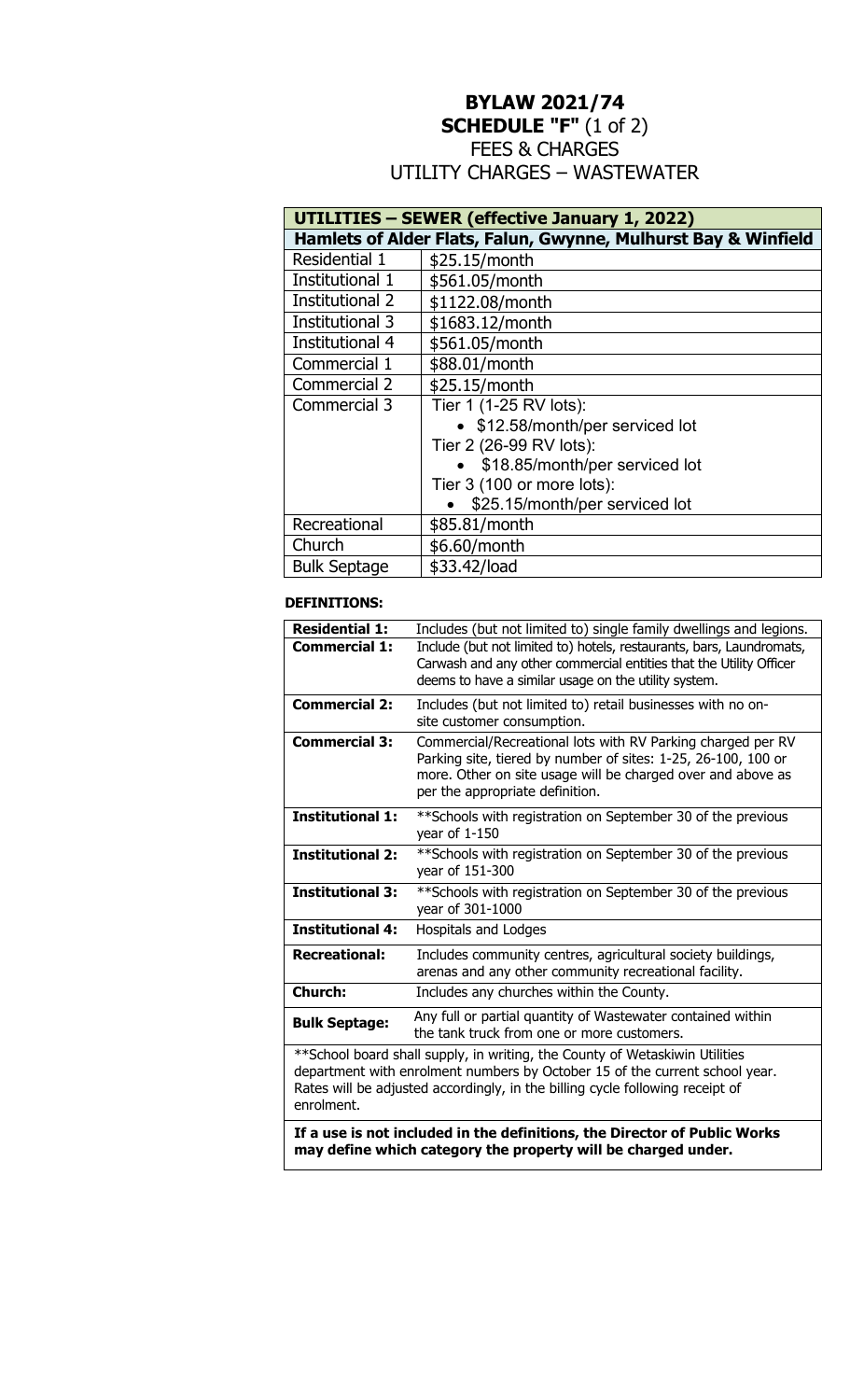# **BYLAW 2021/74 SCHEDULE "F"** (2 OF 2) FEES & CHARGES UTILITY CHARGES – WASTEWATER

| <b>UTILITIES - SEWER (Effective January 1, 2022)</b> |                |              |
|------------------------------------------------------|----------------|--------------|
| South Pigeon Lake Regional Wastewater System         |                |              |
| Residential                                          | \$33.42/month  |              |
| Commercial 1                                         | \$33.42/month  |              |
| Commercial 2                                         | \$83.55/month  |              |
| Commercial 3                                         | \$111.40/month |              |
| Commercial 4                                         | \$167.11/month |              |
| Commercial 5                                         | \$501.32/month |              |
| <b>Bulk Septage</b>                                  | \$33.42/load   |              |
| <b>DORCHESTER RANCH RV RESORT:</b>                   |                |              |
| Connected Lot: Operating Rate   \$15.60/month        |                |              |
| All Lots: Capital Rate                               |                | \$5.20/month |

#### **DEFINITIONS:**

| <b>Residential 1:</b>                                                                                                                      | Includes (but not limited to) single family dwellings and legions.                                                                                                                                                                                                                                                                                    |
|--------------------------------------------------------------------------------------------------------------------------------------------|-------------------------------------------------------------------------------------------------------------------------------------------------------------------------------------------------------------------------------------------------------------------------------------------------------------------------------------------------------|
| <b>Commercial 1:</b>                                                                                                                       | Includes, but not limited to retail businesses with limited to no on-<br>site customer consumption that is similar to the usage of a typical<br>residential property and any other commercial entities that the<br>Utility Officer deems to have a similar usage on the utility system.                                                               |
| <b>Commercial 2:</b>                                                                                                                       | Includes, but not limited to properties commonly known as strip<br>malls with numerous bays and/or units that include up to one (1)<br>restaurant with lower usage throughout the remainder of the<br>property and any other commercial entities that the Utility Officer<br>deems to have a similar usage on the utility system.                     |
| <b>Commercial 3:</b>                                                                                                                       | Includes, but not limited to properties with a moderate usage<br>such as grocery stores, car washes, laundromats, and any other<br>commercial entities that the Utility Officer deems to have a<br>similar usage on the utility system.                                                                                                               |
| <b>Commercial 4:</b>                                                                                                                       | Includes, but not limited to properties commonly known as strip<br>malls with numerous bays and/or units that includes two (2) or<br>more restaurants with multiple moderate usages throughout the<br>remainder of the property and any other commercial entities that<br>the Utility Officer deems to have a similar usage on the utility<br>system. |
|                                                                                                                                            | Includes, but not limited to hotels, resort complexes, and combined<br>entertainment facilities that have a significantly high customer and<br>private consumption and usage and any other commercial entities<br>that the Utility Officer deems to have a similar usage on the utility<br>system.                                                    |
| <b>Bulk Septage:</b>                                                                                                                       | Any full or partial quantity of Wastewater contained within the<br>tank truck from one or more customers.                                                                                                                                                                                                                                             |
| If a use is not included in the definitions, the Director of Public Works may<br>define which category the property will be charged under. |                                                                                                                                                                                                                                                                                                                                                       |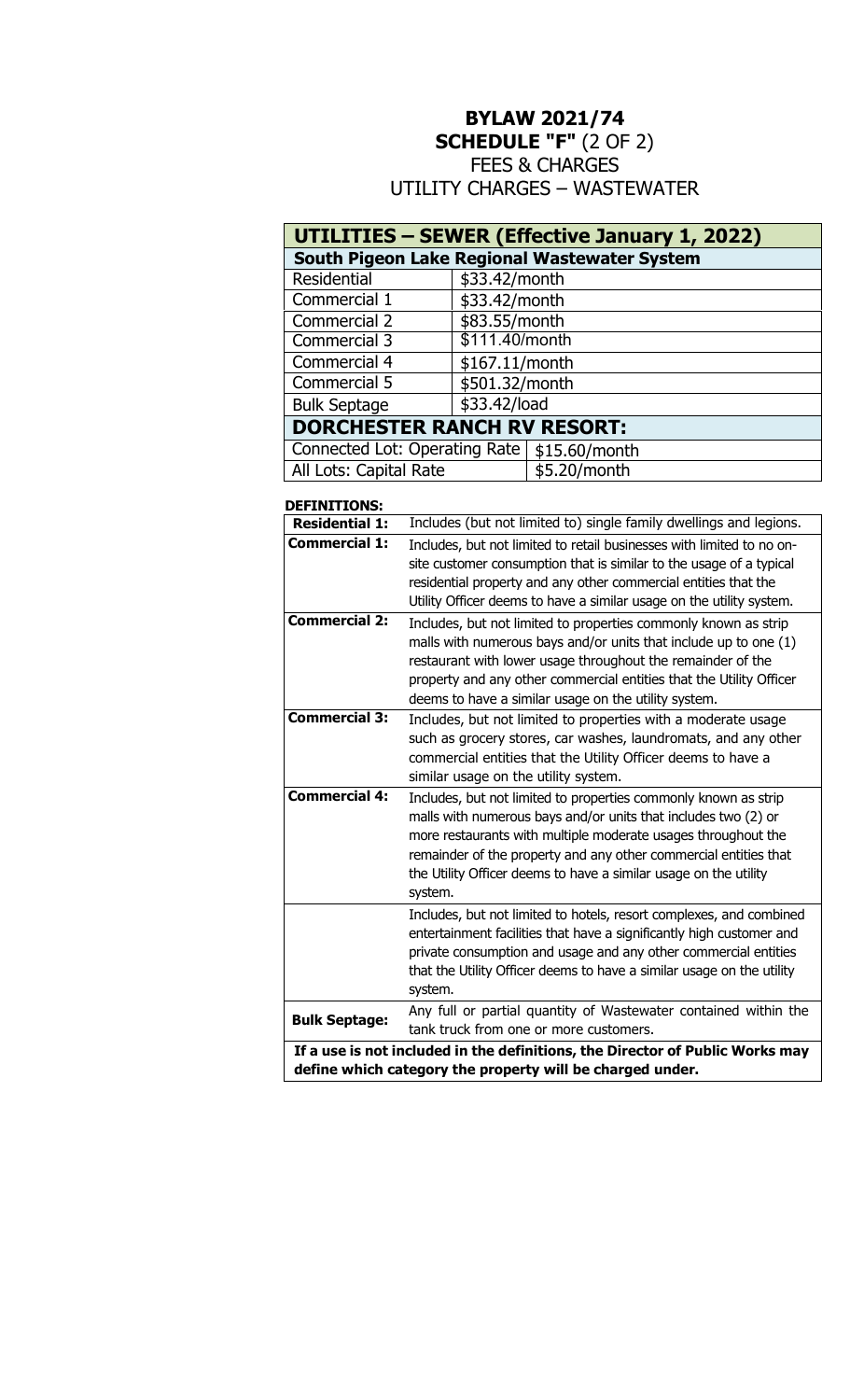# **BYLAW 2020/19 SCHEDULE "G"**

FEES & CHARGES – FOIP REQUESTS (charges as per Freedom of Information & Protection of Privacy Act)

| <b>FOIP REQUESTS (Freedom of Information &amp;</b><br><b>Protection of Privacy)</b> |                                                               |  |
|-------------------------------------------------------------------------------------|---------------------------------------------------------------|--|
| FOIP Request (General Information)                                                  | $\frac{1}{2}$ \$25.00 + applicable Fees<br>under Schedule "A" |  |
| FOIP Request (Personal Information)                                                 | \$0                                                           |  |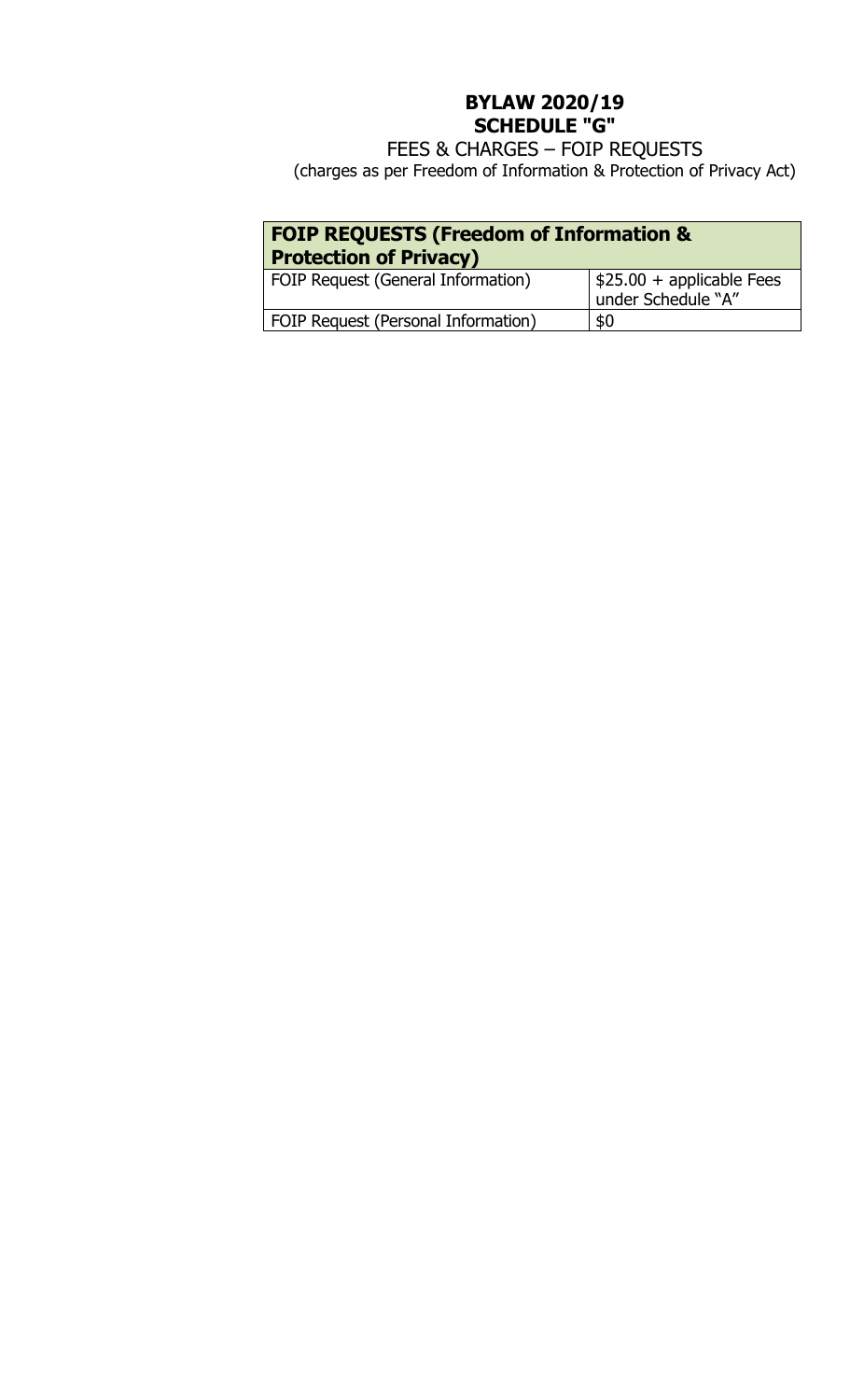# **BYLAW 2021/59 SCHEDULE "H"**

FEES & CHARGES – ASSESSMENT & TAX ROLL

### **ASSESSMENT & TAX ROLL INFORMATION**

| Assessment Summary (includes Calculation | \$20.00/parcel           |
|------------------------------------------|--------------------------|
| Sheets)                                  |                          |
| Assessment Summary (Ratepayer Version)   | \$5.00                   |
| Plans of Survey (or portion thereof)     | \$5.00/parcel            |
| Property Tax Notice/Payment Receipt      | \$5.00/parcel            |
| Assessment Roll (without personal        | \$0.25/page              |
| information)                             |                          |
| <b>Farmland Assessment Field Sheet</b>   | \$5.00/parcel            |
| Sales Information                        | Minimum \$5.00 (+ \$1.00 |
|                                          | per page after 5 pages)  |
| <b>Tax Certificates</b>                  | \$30.00 each             |
| Detailed Statement of Arrears (Summary   | \$5.00 each              |
| of Payments)                             |                          |
| <b>Tax Notification Fee</b>              | \$30.00 each             |
| <b>Assessment Review Board(s):</b>       |                          |
| Local Assessment Review Board (LARR)     |                          |

Local Assessment Review Board (LARB)

 Residential (up to 3 dwelling units) and farmland \$50.00/parcel Composite Assessment Review Board (CARB):

 Non-residential (commercial, machinery & equipment) and residential with more than 3 dwelling units \$250.00/parcel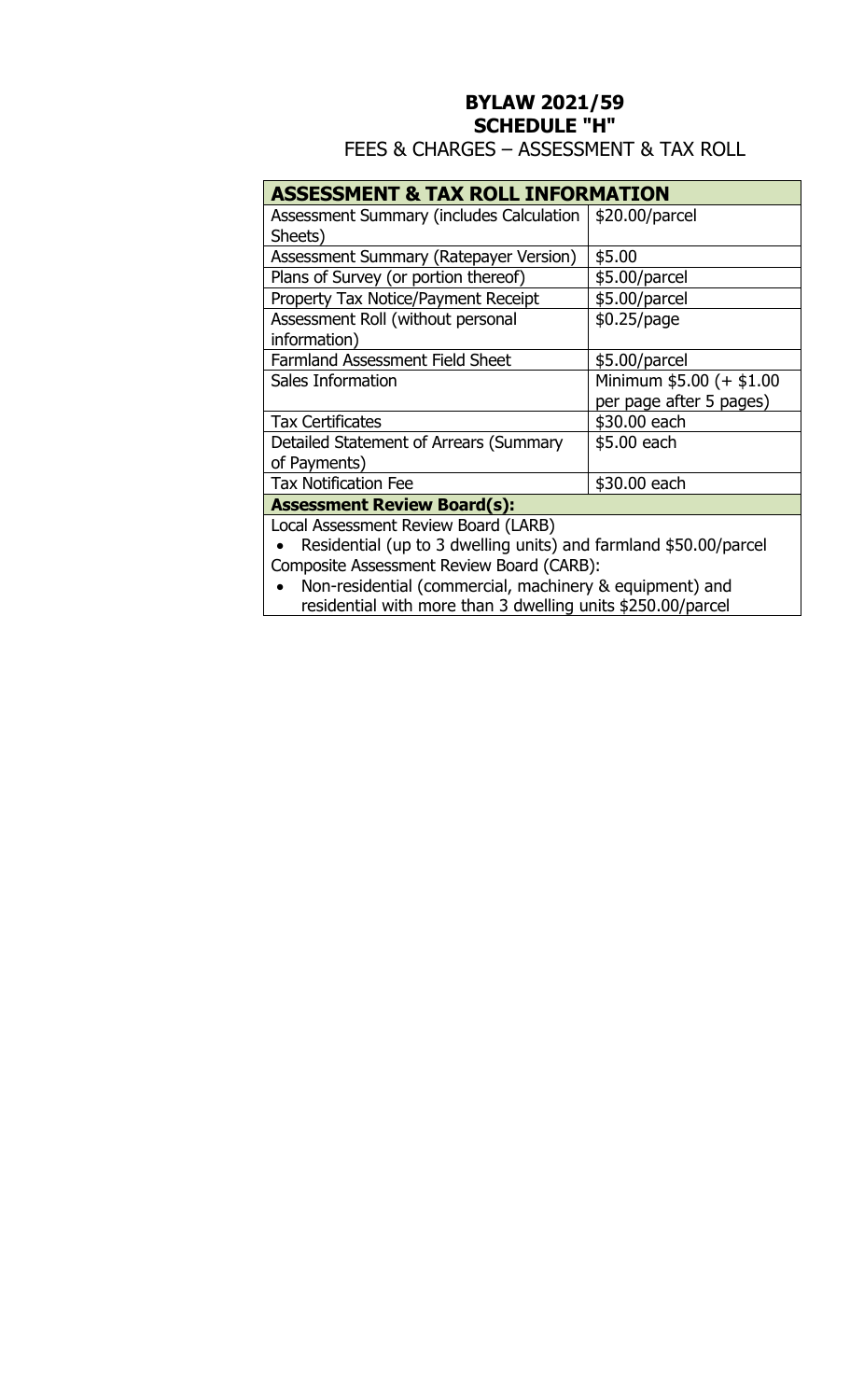# **BYLAW 2022/35 SCHEDULE "I"**

| <b>PUBLIC WORKS</b>                                  |                                            |            |
|------------------------------------------------------|--------------------------------------------|------------|
| Approach Approval                                    | \$100.00 per approach per                  |            |
|                                                      | inspection                                 |            |
| Rush Approach Approval                               | \$250.00                                   |            |
| Pre & Post Inspection Fees                           | \$450.00                                   |            |
| Fixed Municipal Fee (TRAVIS)                         | \$25.00 per permit                         |            |
| Pipeline & Utility Crossing Approval                 | \$100.00                                   |            |
| Rush Pipeline & Utility Crossing                     | \$250.00                                   |            |
| Approval                                             |                                            |            |
| <b>Dust Control</b>                                  |                                            |            |
| prior to deadline                                    | • \$6.50/lineal meter                      |            |
| after deadline                                       | • \$6.50/lineal meter                      |            |
| • \$6.50/lineal meter<br>re-treatment                |                                            |            |
| Playground & Children Playing -                      | <b>.</b> \$150.00 for the supply & install |            |
| <b>Warning &amp; Cautionary Signs</b>                | of one (1) sign                            |            |
|                                                      | <b>.</b> \$250.00 for the supply & install |            |
|                                                      | of two (2) signs                           |            |
| Administration Fees - Winfield Fire                  | \$25.00/billing                            |            |
| Department Fuel Billings                             |                                            |            |
| <b>Management of Road Allowances and Road Plans:</b> |                                            |            |
| Application to close a road allowance for lease,     |                                            | \$1,000.00 |
| purchase, or consolidation.                          |                                            |            |
| • Transfer of Road Allowance Lease (to adjoining     |                                            | \$100.00   |
| property owner)                                      |                                            |            |
| • Annual Lease Fee (cost per acre per year)*:        |                                            | \$20.00    |
| *Minimum Charge per Year                             |                                            | \$20.00    |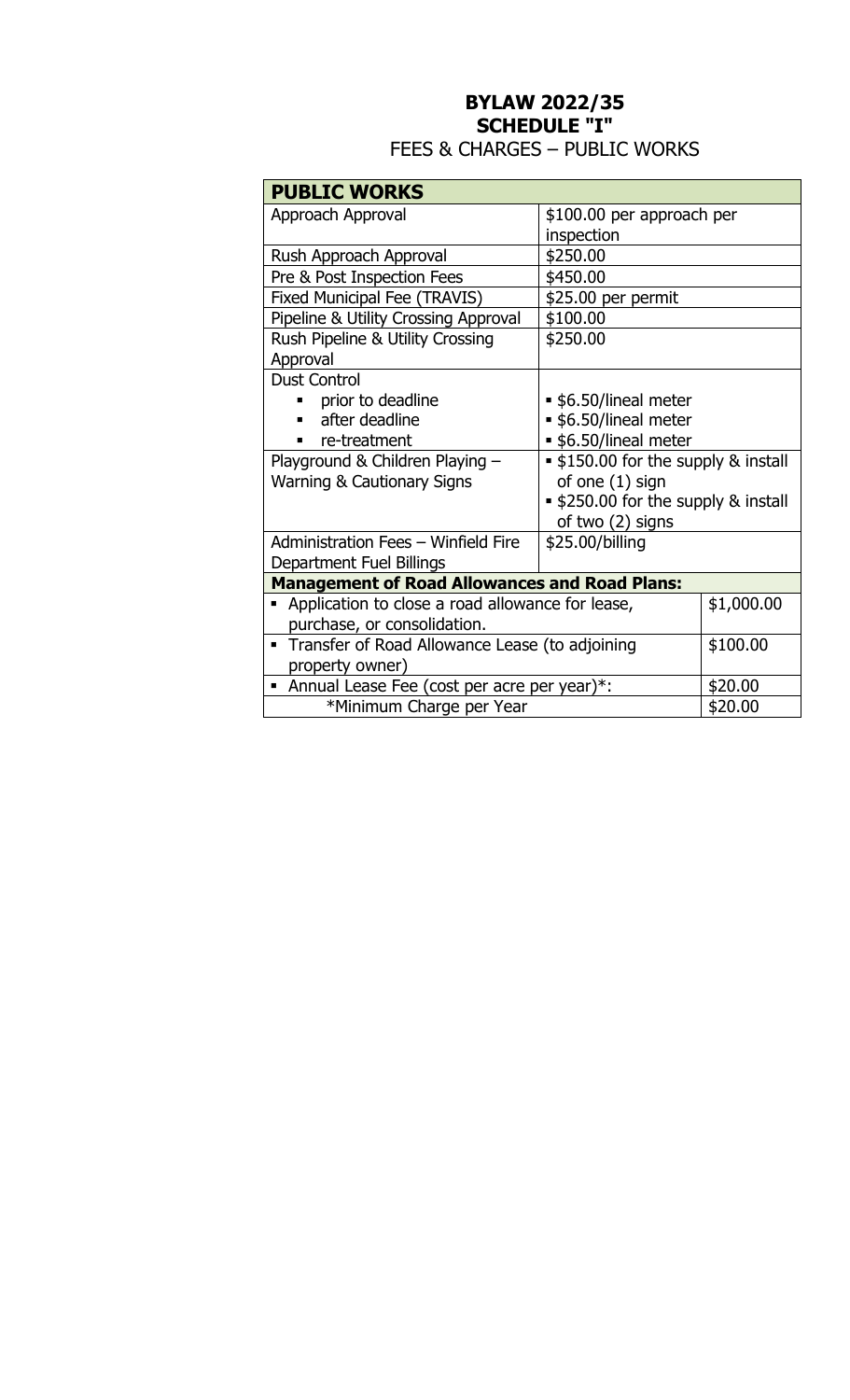# **BYLAW 2022/28 SCHEDULE "J"**

## FEES & CHARGES – AGRICULTURAL SERVICE BOARD

| <b>AGRICULTURAL SERVICE BOARD</b>                  |                 |  |
|----------------------------------------------------|-----------------|--|
| <b>Weed Control Action</b>                         | \$500.00/appeal |  |
| As per Section 12 of the Weed Control Regulation   |                 |  |
| Agricultural Pest Act (APA)                        | \$100.00/appeal |  |
| As per Section 16 of the Pest and Nuisance Control |                 |  |
| Regulation                                         |                 |  |
| <b>EQUIPMENT RENTAL</b>                            |                 |  |
| Estate (Lawn) Sprayer                              | \$5.00/day or   |  |
|                                                    | \$10.00/weekend |  |
| Pasture Sprayer                                    | \$20.00/day or  |  |
|                                                    | \$40.00/weekend |  |
| <b>Bug Sprayer</b>                                 | \$20.00/day or  |  |
|                                                    | \$40.00/weekend |  |
| <b>Magpie Traps</b>                                | \$2.00/day      |  |
| <b>Skunk Traps</b>                                 | \$2.00/day      |  |
| <b>Plastic Mulch Applicator</b>                    | \$50.00/use     |  |
| Tree Planter (seedling trees only)                 | $$10.00/$ use   |  |
| Scare Cannons (landowner to supply propane)        | \$2.00/day      |  |
| Dog Trap                                           | \$2.00/day      |  |
| Delivery of Equipment                              | \$100.00        |  |
| Pick Up of Equipment                               | \$100.00        |  |
| Cleaning of Equipment                              | \$50.00/hour    |  |
| Administration Fee (if required)                   | \$50.00         |  |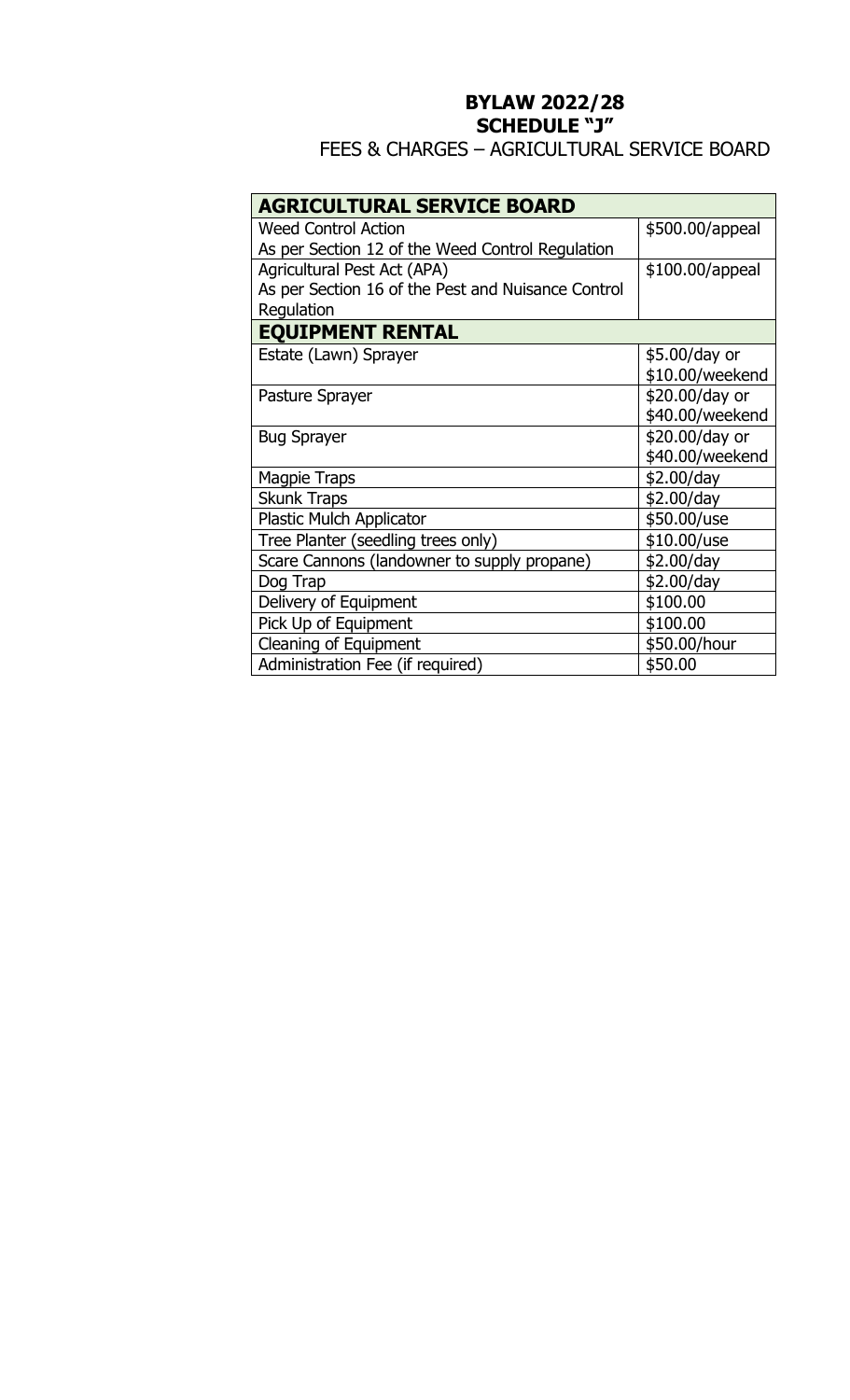# **BYLAW 2022/03 SCHEDULE "K"**  FEES & CHARGES – FCSS

| <b>FCSS</b>                                     |         |  |
|-------------------------------------------------|---------|--|
| Hourly Rate (Sliding Fee based on income range) |         |  |
| 21,500 & under                                  | \$7.00  |  |
| 21,501-23,500                                   | \$9.00  |  |
| 23,501-25,500                                   | \$11.00 |  |
| 25,501-27,500                                   | \$13.00 |  |
| 27,501-29,500                                   | \$15.00 |  |
| 29,501-31,500                                   | \$17.00 |  |
| 31,501-33,500                                   | \$19.00 |  |
| 33,501-35,500                                   | \$21.00 |  |
| 35,501-38,500                                   | \$23.00 |  |
| 38,501-41,500                                   | \$25.00 |  |
| $41,501+$                                       | \$27.00 |  |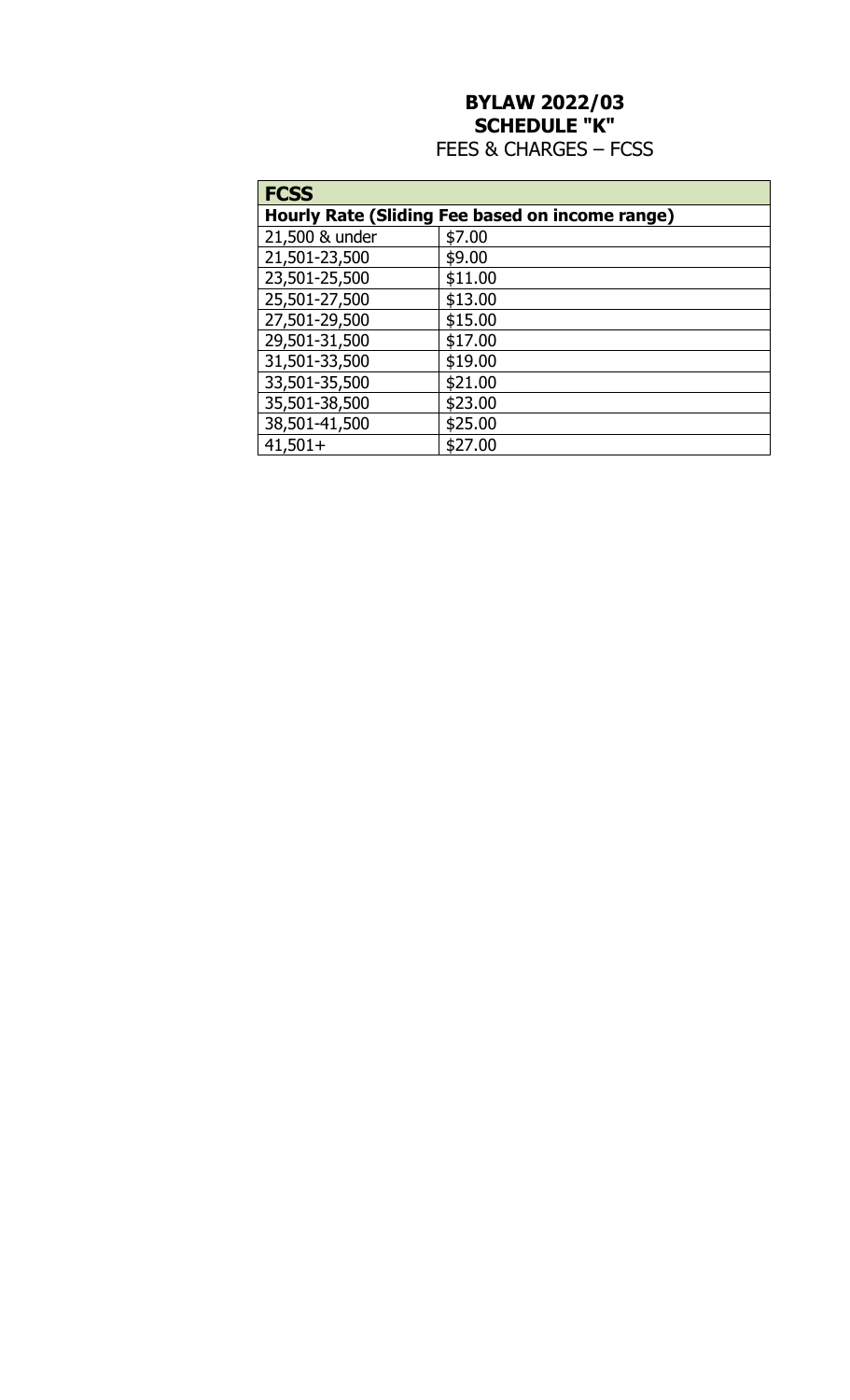## **BYLAW 2020/19 SCHEDULE "L"**  FEES & CHARGES – RECREATION

| WINFIELD ARENA RENTAL RATES                                              |                          |  |
|--------------------------------------------------------------------------|--------------------------|--|
| (Rental Rates are hourly unless otherwise noted)                         |                          |  |
| Winter - Prime Time <sup>1</sup> Ice:                                    |                          |  |
| Local <sup>2</sup> Minor/Youth <sup>3</sup> Groups                       | \$80.00                  |  |
| Local Adult <sup>4</sup> Groups                                          | \$110.00                 |  |
| Non-local Minor/Youth Groups                                             | \$100.00                 |  |
| <b>Non-local Adult Groups</b>                                            | \$135.00                 |  |
| <b>Winter - Non Prime Time Ice:</b>                                      |                          |  |
| Local <sup>2</sup> Minor/Youth <sup>3</sup> Groups                       | \$60.00                  |  |
| Local Adult <sup>4</sup> Groups                                          | \$80.00                  |  |
| Non-local Minor/Youth Groups                                             | \$70.00                  |  |
| <b>Non-local Adult Groups</b>                                            | \$95.00                  |  |
| <b>Summer Dry Floor</b>                                                  |                          |  |
| Local <sup>2</sup> Minor/Youth <sup>3</sup> Groups                       | \$25.00                  |  |
| Local Adult <sup>4</sup> Groups                                          | \$35.00                  |  |
| Non-local Minor/Youth Groups                                             | \$28.00                  |  |
| <b>Non-local Adult Groups</b>                                            | \$36.00                  |  |
| <b>Summer Day Rate</b>                                                   |                          |  |
| Local <sup>2</sup> Minor/Youth <sup>3</sup> Groups                       | $$154.00 + Housekeeping$ |  |
| Local Adult <sup>4</sup> Groups                                          | \$200.00 + Housekeeping  |  |
| Non-local Minor/Youth Groups                                             | $$180.00 + Housekeeping$ |  |
| <b>Non-local Adult Groups</b>                                            | \$250.00 + Housekeeping  |  |
| <b>Damage Deposit</b>                                                    |                          |  |
| <b>Local Groups</b>                                                      | \$100.00                 |  |
| Non-local Groups                                                         | \$300.00                 |  |
| <sup>1</sup> Prime time is considered Monday-Friday from 3:00pm to       |                          |  |
| 11:00pm and Saturday and Sunday from 8:00am to                           |                          |  |
| 11:00pm                                                                  |                          |  |
| <sup>2</sup> Local groups are defined as User Groups which have at least |                          |  |

51% membership by County of Wetaskiwin residents.

**<sup>3</sup>Minor/youth** group is defined as any sporting group, club or organization that is registered as a not-for-profit organization, with at least 100% of the participants are 17 years and younger

**<sup>4</sup>Adult** is defined as any person 18 and older, but under the age of 65.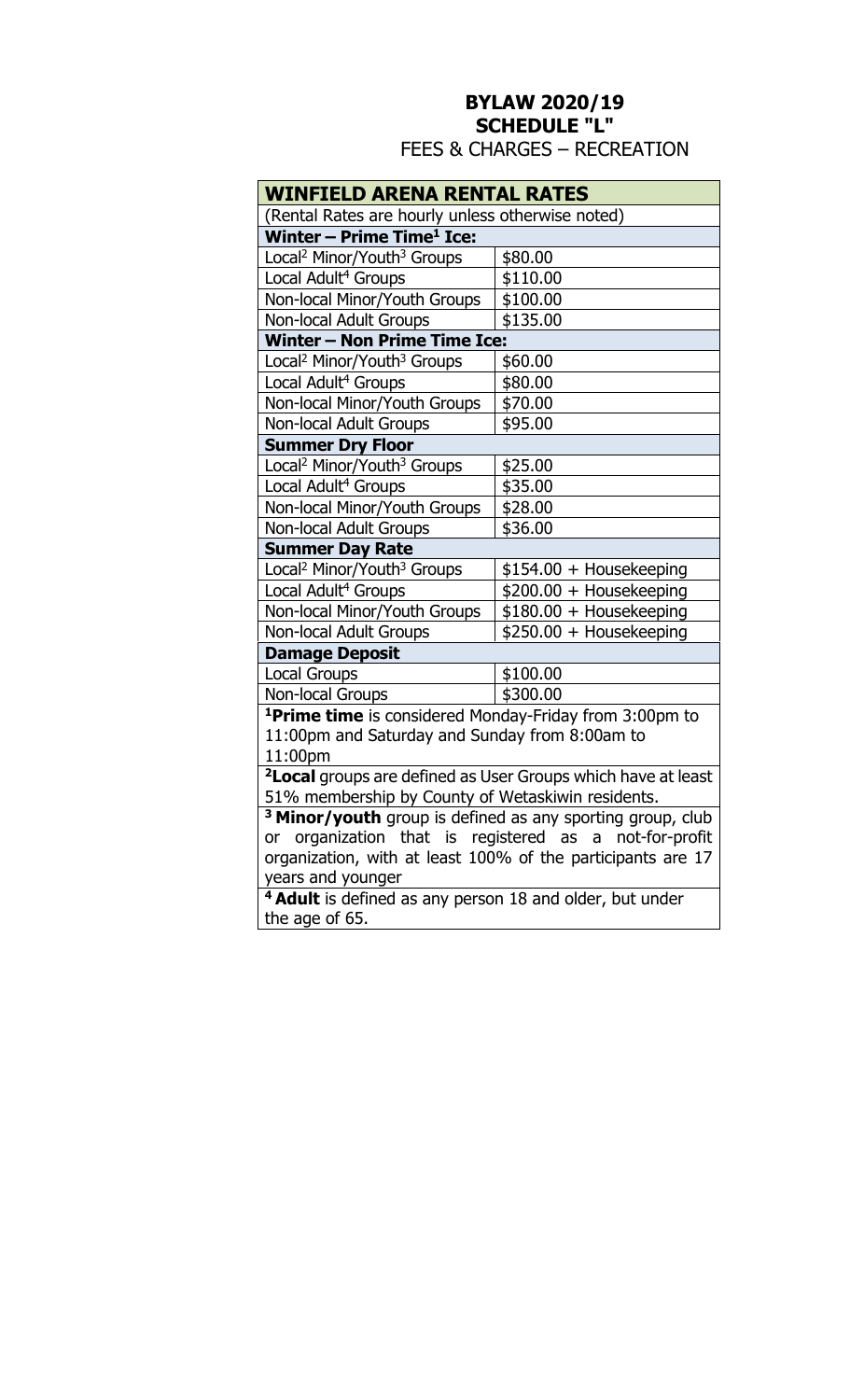### **BYLAW 2020/19 SCHEDULE "M"**

## FEES & CHARGES – IMPOSITION OF INTEREST & PENALTY CHARGES

## **ALL ACCOUNTS (exclusions listed)**:

Penalty fees of 1.5% per month will be charged on unpaid accounts after thirty (30) days from the date of mailing of the account, with the following exclusions:

- Tax Levy accounts;
- **Utility accounts;**
- **EXP** Accounts for Local Community Organizations and Societies;
- **Accounts for other Governments;**
- **Accounts for Provincial Associations or Commissions;**
- Accounts that have entered into a payment agreement under the condition that the payment agreement has not been defaulted.

**UTILITIES** (includes Transfer Station Charges, Water, Sewer and Garbage Pick Up):

Interest will be charged to the outstanding balance of all accounts at the rate of decimal eight three percent (0.83%) per month. The interest charge will be calculated at the date of the Utility Billing Notice on the "arrears" as at that date.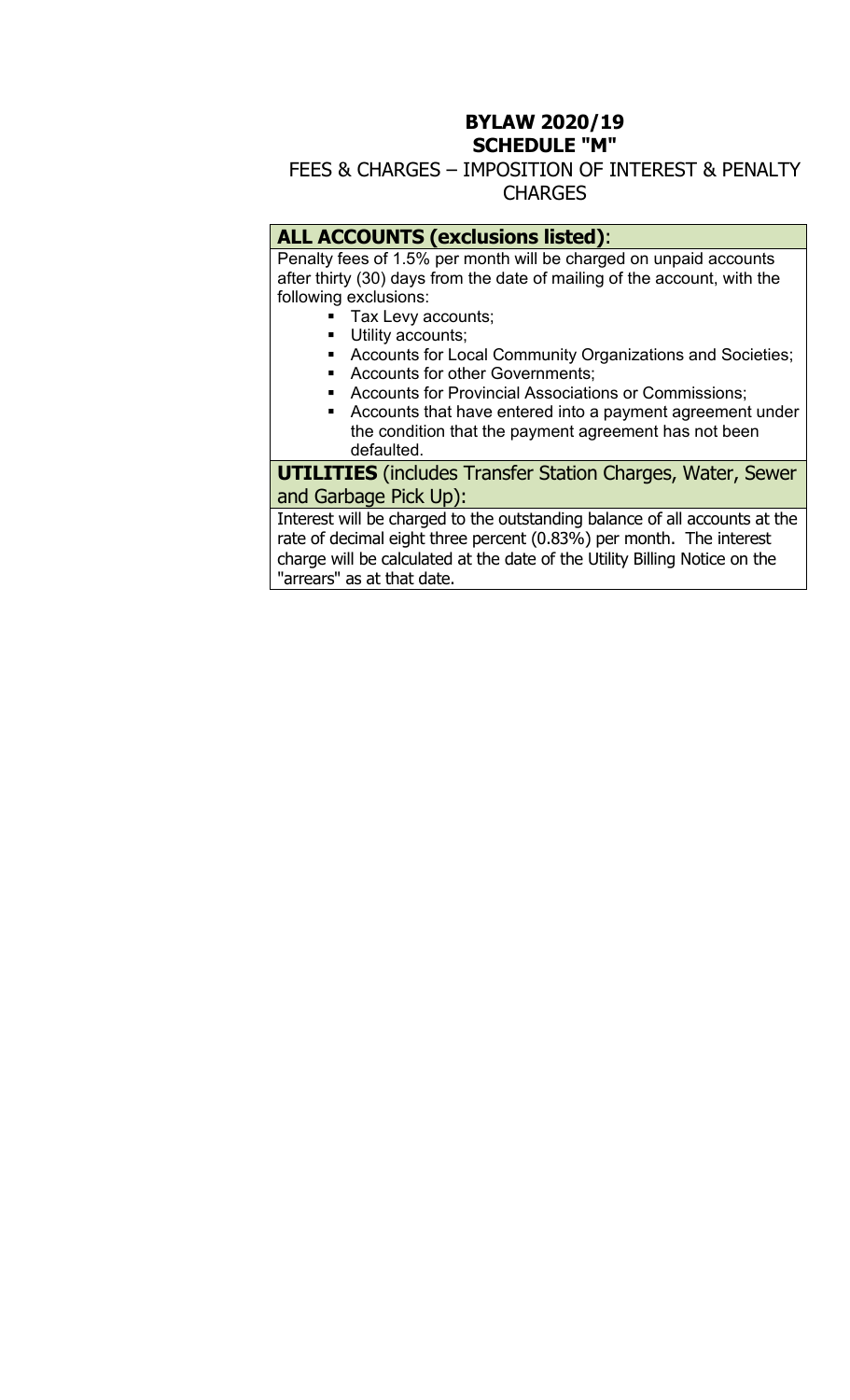# **BYLAW 2020/19 SCHEDULE "N"**  FEES & CHARGES – OTHER

Fees and charges not included in this Bylaw are:

- Fire Services Bylaw
- **Dog Control Bylaw**
- **Mill Rate Bylaw and any other Special Tax Bylaws**

And any other Bylaw that contains Fines/Offences.